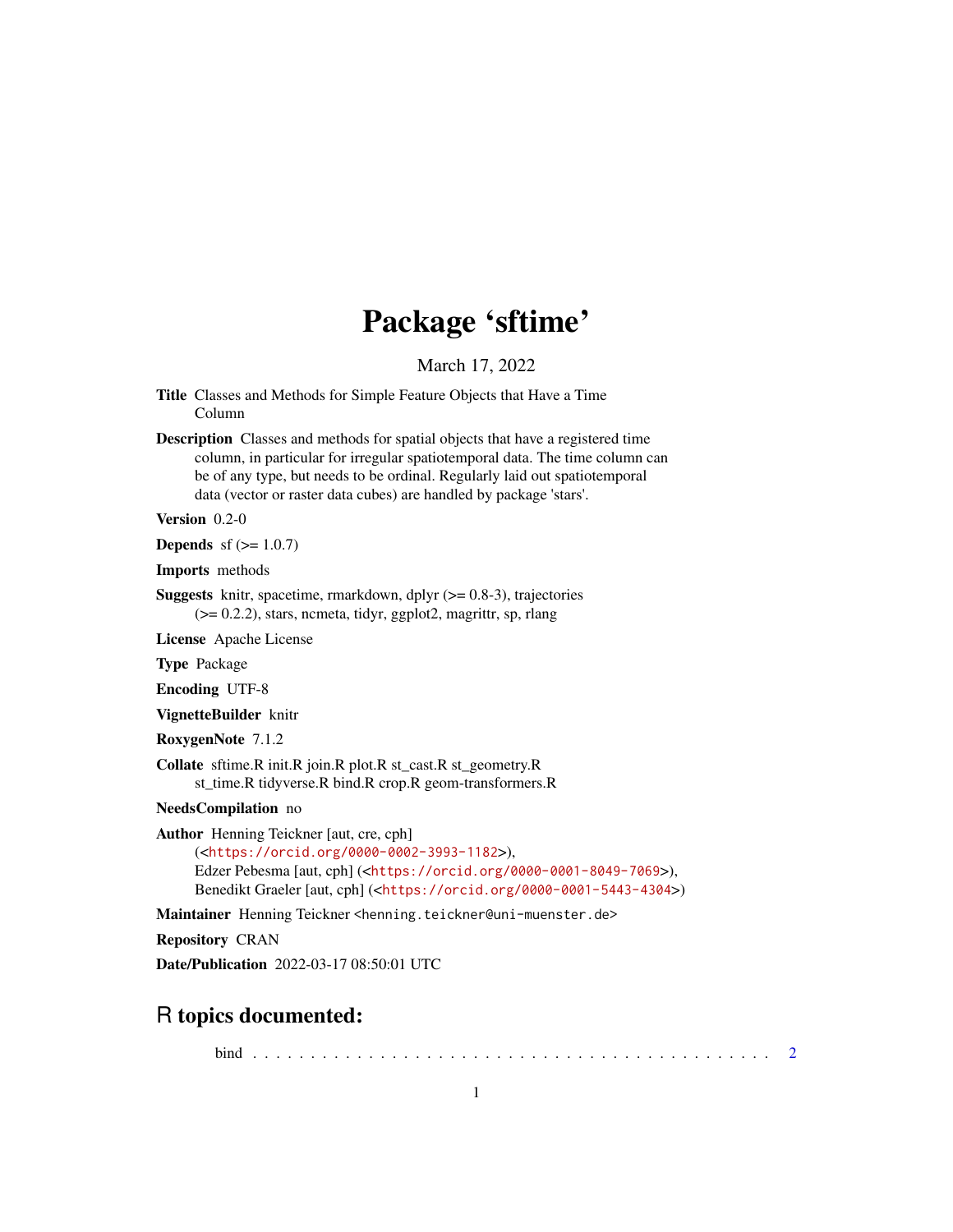#### <span id="page-1-0"></span>2 bind

| Index | 30 |
|-------|----|

bind *Bind rows (features) of* sftime *objects*

# Description

Bind rows (features) of sftime objects Bind columns (variables) of sftime objects

# Usage

## S3 method for class 'sftime'  $rbind(..., deparse.level = 1)$ 

```
## S3 method for class 'sftime'
cbind(..., <i>deparse.length = 1, sf\_column_name = NULL, tc\_column_name = NULL)</i>
```
# Arguments

| $\cdots$ | Objects to bind; note that for the rbind and cbind methods, all objects have to<br>be of class sftime; see dotsMethods. |
|----------|-------------------------------------------------------------------------------------------------------------------------|
|          | deparse. level An integer value; see rbind.                                                                             |
|          | sf_column_name Character value; specifies the active geometry column; passed on to st_sftime.                           |
|          | tc_column_name Character value; specifies active time column; passed on to st_sftime.                                   |

#### Details

Both rbind and cbind have non-standard method dispatch (see [cbind\)](#page-0-0): the rbind or cbind method for sftime objects is only called when all arguments to be combined are of class sftime.

If you need to cbind e.g. a [data.frame](#page-0-0) to an sf, use data.frame directly and use [st\\_sftime](#page-14-1) on its result, or use [bind\\_cols](#page-0-0); see examples.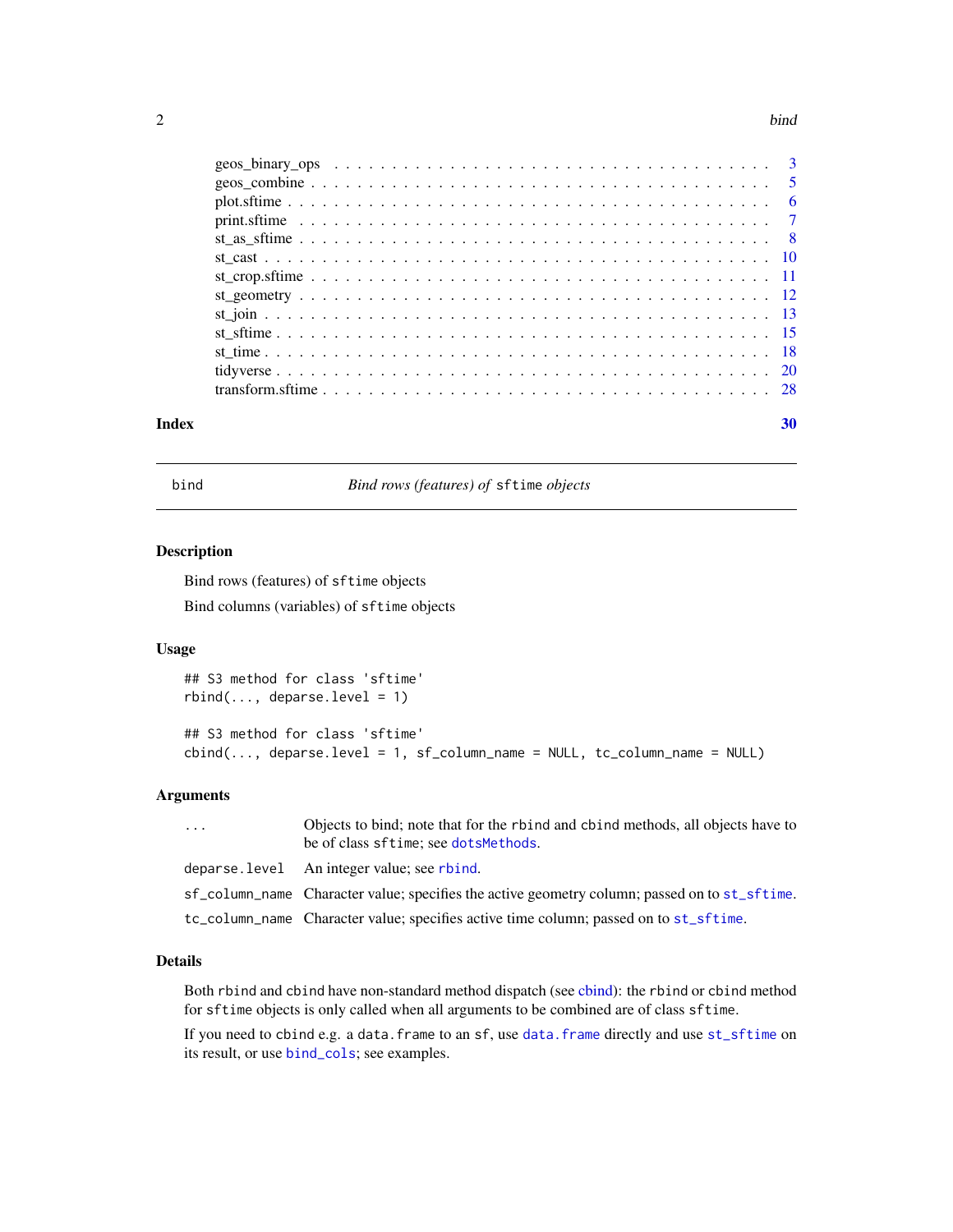#### <span id="page-2-0"></span>Value

rbind combines all sftime objects in ... row-wise and returns the combined sftime object.

cbind combines all sftime objects in ... column-wise and returns the combined sftime object. When called with multiple sftime objects warns about multiple time and geometry columns present when the time and geometry columns to use are not specified by using arguments tc\_column\_name and sf\_column\_name; see also [st\\_sftime.](#page-14-1)

#### Examples

```
g1 \leftarrow st\_sfc(st\_point(1:2))x1 \leftarrow st\_stime(a = 3, geometry = g1, time = Sys.time())g2 \leftarrow st_sfc(st_point(c(4, 6)))x2 \leq -st\_stime(a = 4, geometry = g2, time = Sys.time())rbind(x1, x2) # works because both tc1 and tc2 have the same class
## Not run:
st_time(x2) < -1rbind(x1, x2) # error because both tc1 and tc2 do not have the same class
## End(Not run)
cbind(x1, x2)if (require(dplyr))
  dplyr::bind_cols(x1, x2)
df \leq data.frame(x = 3)
st_sftime(data.frame(x1, df))
```
<span id="page-2-1"></span>geos\_binary\_ops *Geometric operations on pairs of simple feature geometry sets (including* sftime *objects)*

# Description

Geometric operations on pairs of simple feature geometry sets (including sftime objects)

Intersection

Difference

#### Usage

## S3 method for class 'sftime' st\_intersection(x, y, ...)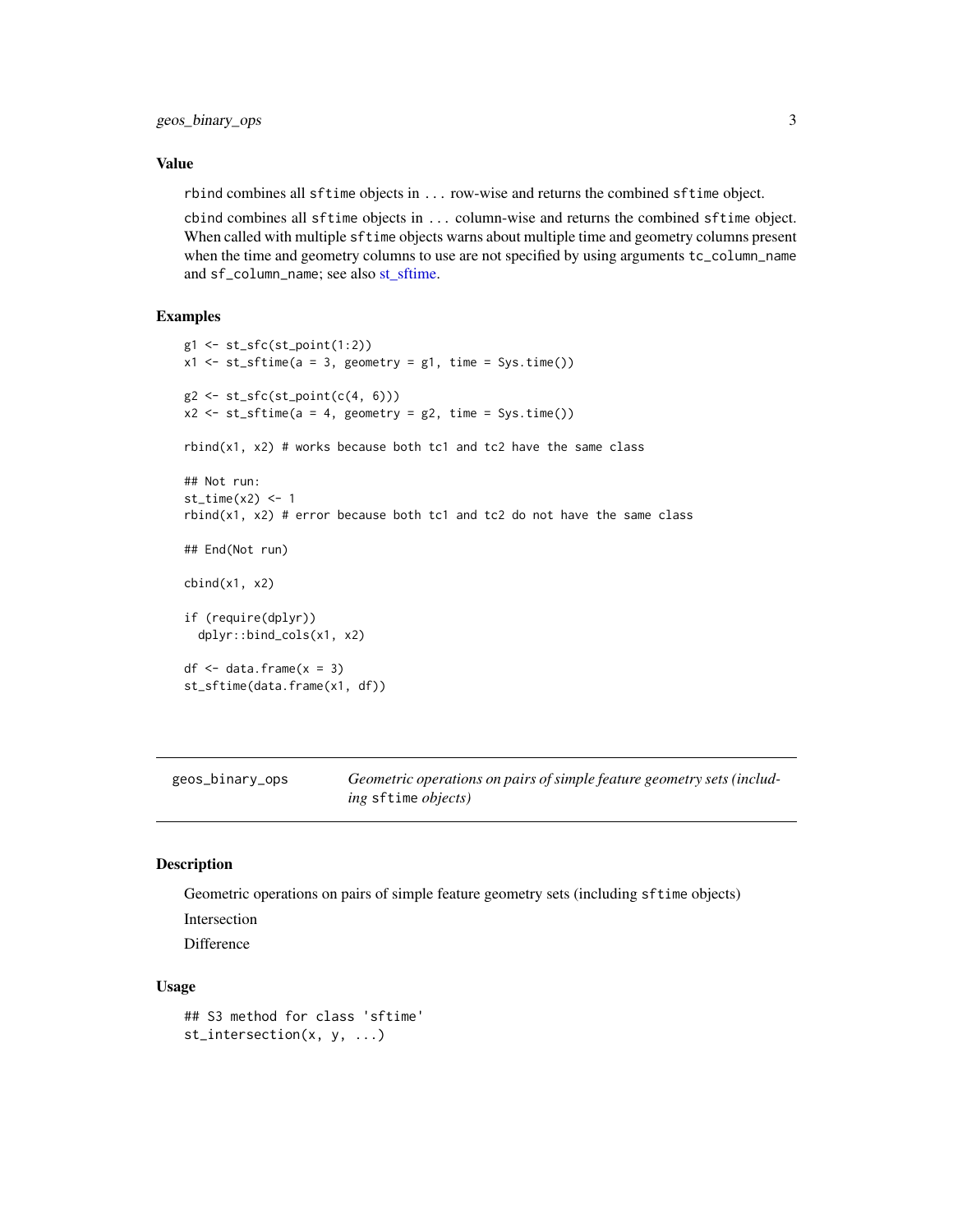```
## S3 method for class 'sftime'
st_difference(x, y, ...)
## S3 method for class 'sftime'
st_sym_difference(x, y, ...)
```
## Arguments

| $\mathsf{x}$ | object of class sftime, sf, sfc or sfg. |
|--------------|-----------------------------------------|
| - V          | object of class sftime, sf, sfc or sfg. |
| $\cdot$      | See geos_binary_ops.                    |

# Details

st\_intersection: When called with a missing y, the sftime method for st\_intersection returns an sftime object with attributes taken from the contributing feature with lowest index; two fields are added:

n.overlaps The number of overlapping features in x.

origins A list-column with indexes of all overlapping features.

st\_difference: When st\_difference is called with a single argument, overlapping areas are erased from geometries that are indexed at greater numbers in the argument to x; geometries that are empty or contained fully inside geometries with higher priority are removed entirely.

# Value

The intersection, difference or symmetric difference between two sets of geometries. The returned object has the same class as that of the first argument (x) with the non-empty geometries resulting from applying the operation to all geometry pairs in  $x$  and  $y$ . In case  $x$  is of class  $sf$  or  $stime$ , the matching attributes of the original object(s) are added. The sfc geometry list-column returned carries an attribute idx, which is an n-by-2 matrix with every row the index of the corresponding entries of x and y, respectively.

```
g \leftarrow st_sfc(st_point(c(1, 2)), st_point(c(1, 3)), st_point(c(2, 3)),st\_point(c(2, 1)), st\_point(c(3, 1)))tc \le Sys.time() + 1:5
x1 \le -st\_sftime(a = 1:5, g, time = tc)x2 \leq -st_buffer(x1, dist = 1)## intersection
# only x provided (no y)
plot(st_intersection(x2))
# with arguments x and y provided
plot(st_intersection(x2, x1))
```
<span id="page-3-0"></span>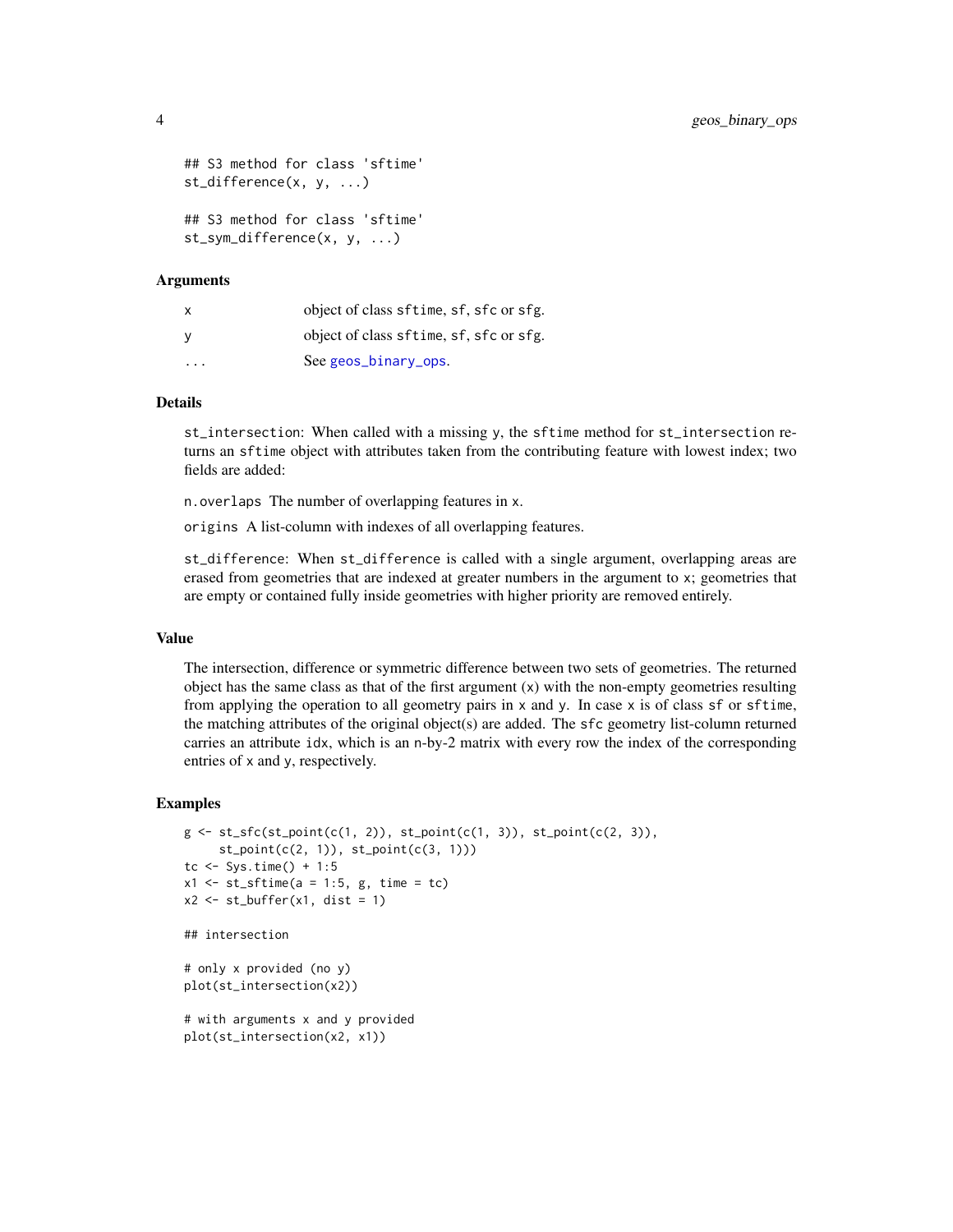# <span id="page-4-0"></span>geos\_combine 5

```
## difference
# only x provided (no y)
plot(st_difference(x2))
# with arguments x and y provided
plot(st_difference(x2, x1))
## symmetric difference
plot(st_sym_difference(x1, x2))
```
# <span id="page-4-1"></span>geos\_combine *Combine or union feature geometries (including* sftime *objects)*

#### Description

Combine or union feature geometries (including sftime objects)

#### Usage

```
## S3 method for class 'sftime'
st_union(x, y, ..., by_feature = FALSE, is_coverage = FALSE)
```
#### Arguments

| x                       | An object of class sftime, sf, sfc or sfg.            |
|-------------------------|-------------------------------------------------------|
| У                       | An object of class sftime, sf, sfc or sfg (optional). |
| $\cdot$ $\cdot$ $\cdot$ | See geos_combine.                                     |
| by_feature              | See geos_combine.                                     |
| is_coverage             | See geos_combine.                                     |

## Details

See [geos\\_combine](#page-4-1).

#### Value

If y is missing, st\_union(x) returns a single geometry with resolved boundaries, else the geometries for all unioned pairs of  $x[i]$  and  $y[j]$ .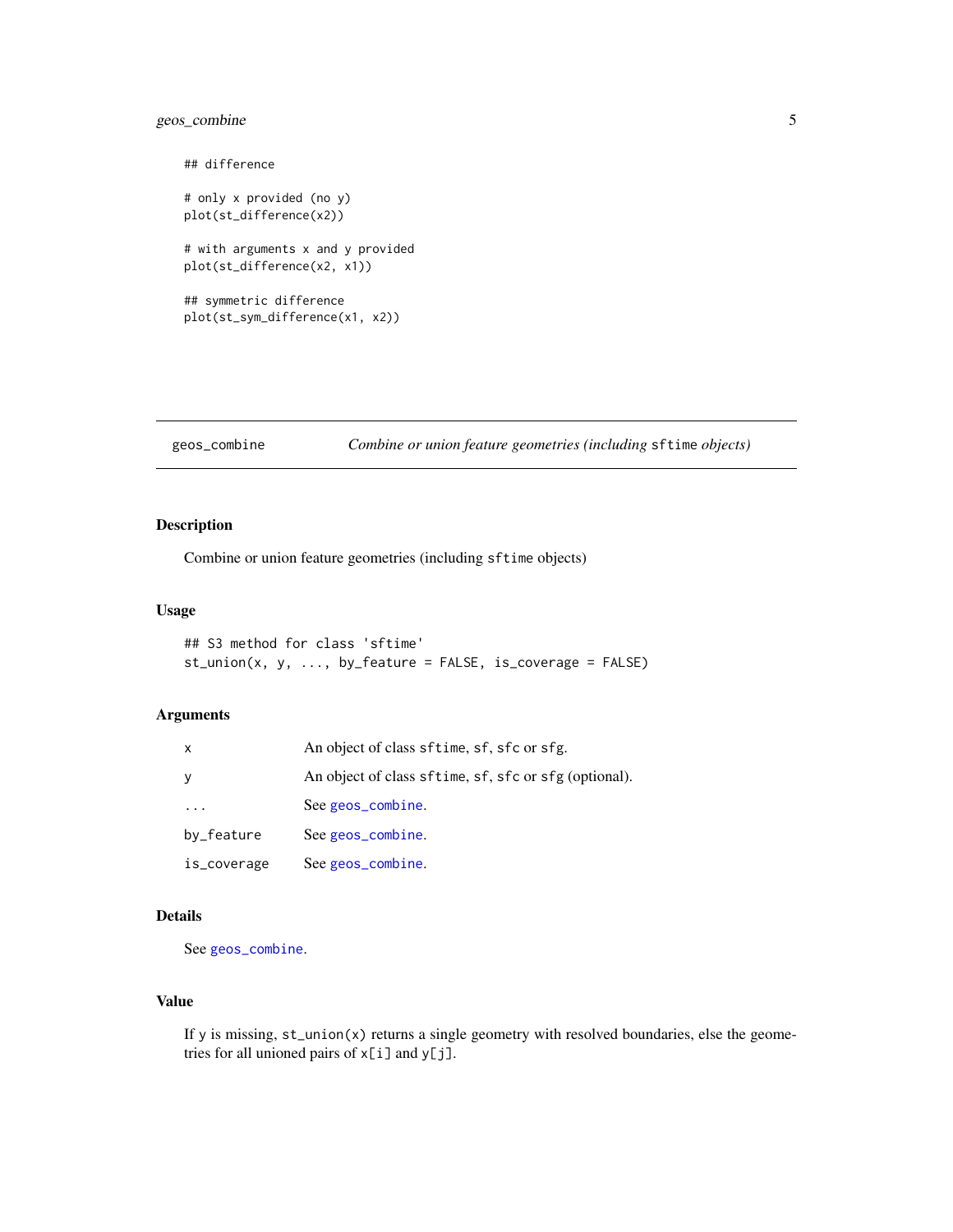# <span id="page-5-0"></span>Examples

```
# union simple features in an sftime object
g \leftarrow st\_sfc(st\_point(c(1, 2)), st\_point(c(1, 3)), st\_point(c(2, 3)),st\_point(c(2, 1)), st\_point(c(3, 1)))tc <- Sys.time() + 1:5
x \le -st\_stime(a = 1:5, g, time = tc)# only x provided (no y)
plot(st_union(st_buffer(x, dist = 1)))
# with arguments x and y provided
plot(st_union(st_buffer(x, dist = 1), st_buffer(x, dist = 0.5)), "a")
```
plot.sftime *Plots an* sftime *object*

# Description

plot.sftime

# Usage

## S3 method for class 'sftime'  $plot(x, y, ..., number = 6, tcuts)$ 

# Arguments

| $\mathsf{x}$ | The sftime object to be plotted.                                                                                                        |
|--------------|-----------------------------------------------------------------------------------------------------------------------------------------|
| y            | A character value; The variable name to be plotted; if missing, the first variable<br>is plotted.                                       |
| $\ddotsc$    | Additional arguments; Passed on to plot. sf.                                                                                            |
| number       | A numeric value; The number of panels to be plotted, cannot be larger than the<br>number of timestamps; ignored when tcuts is provided. |
| tcuts        | predefined temporal ranges assigned to each map; if missing, will be determined<br>as equal spans according to number.                  |

# Value

Returns NULL and creates as side effect a plot for x.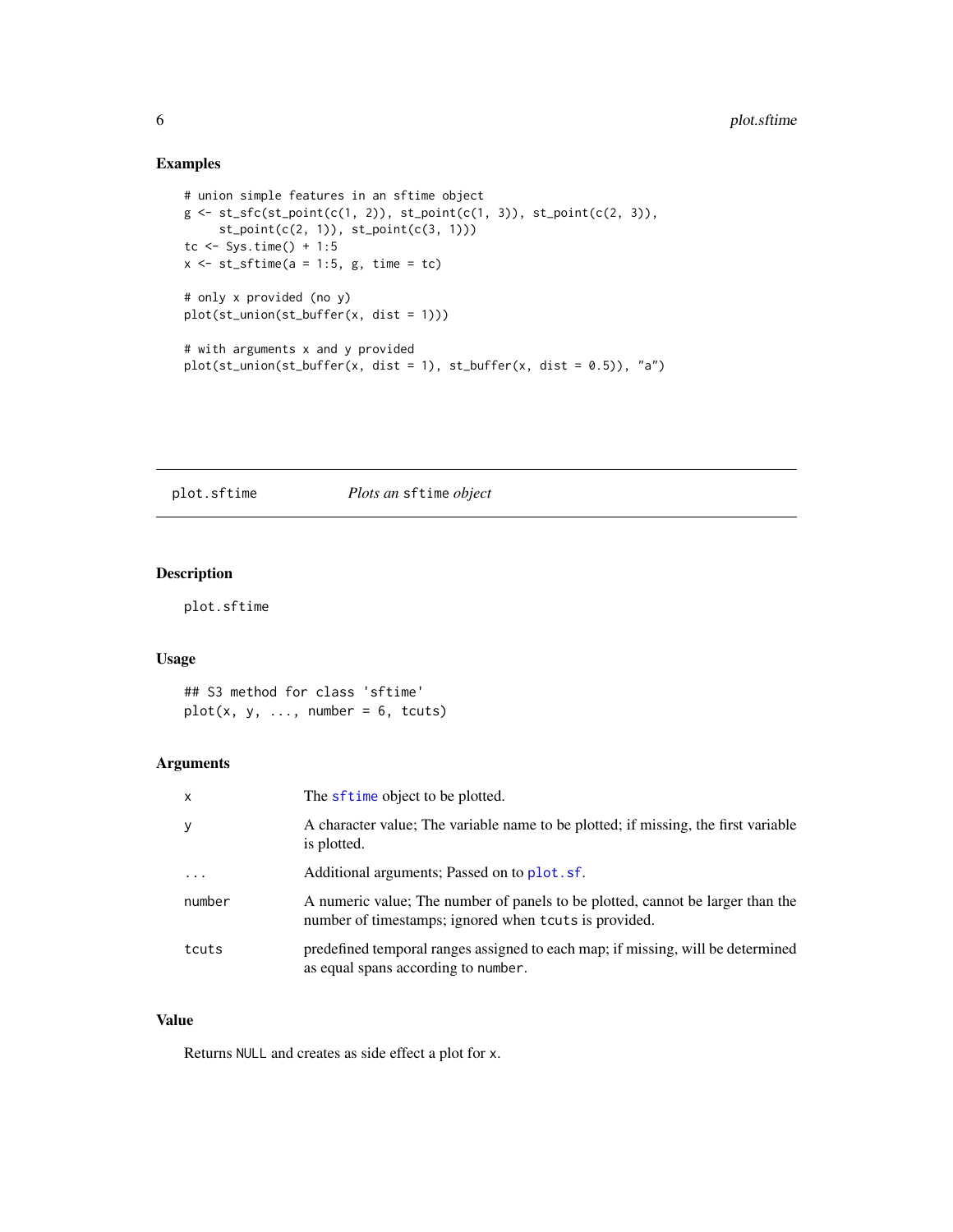# <span id="page-6-0"></span>print.sftime 7

# Examples

```
set.seed(123)
coords \leq matrix(runif(100), ncol = 2)
g <- st_sfc(lapply(1:50, function(i) st_point(coords[i, ]) ))
sft <- st_sftime(a = 1:50, g, time = as.POSIXct("2020-09-01 00:00:00") + 0:49 * 3600 * 6)
plot(sft)
```
print.sftime *Prints an* sftime *object*

# Description

Prints an sftime object

# Usage

```
## S3 method for class 'sftime'
print(x, ..., n = getOption("sf_max\_print", default = 10))
```
# Arguments

|          | An object of class sftime.                         |
|----------|----------------------------------------------------|
| $\cdots$ | Currently unused arguments, for compatibility.     |
| n        | Numeric value; maximum number of printed elements. |

# Value

x (invisible).

```
g \leftarrow st\_sfc(st\_point(c(1, 2)), st\_point(c(1, 3)), st\_point(c(2, 3)),st_point(c(2, 1)), st_point(c(3, 1)))
tc \le Sys.time() + 1:5
x \le -st\_sftime(a = 1:5, g, time = tc)print(x)
print(x[0, ])
```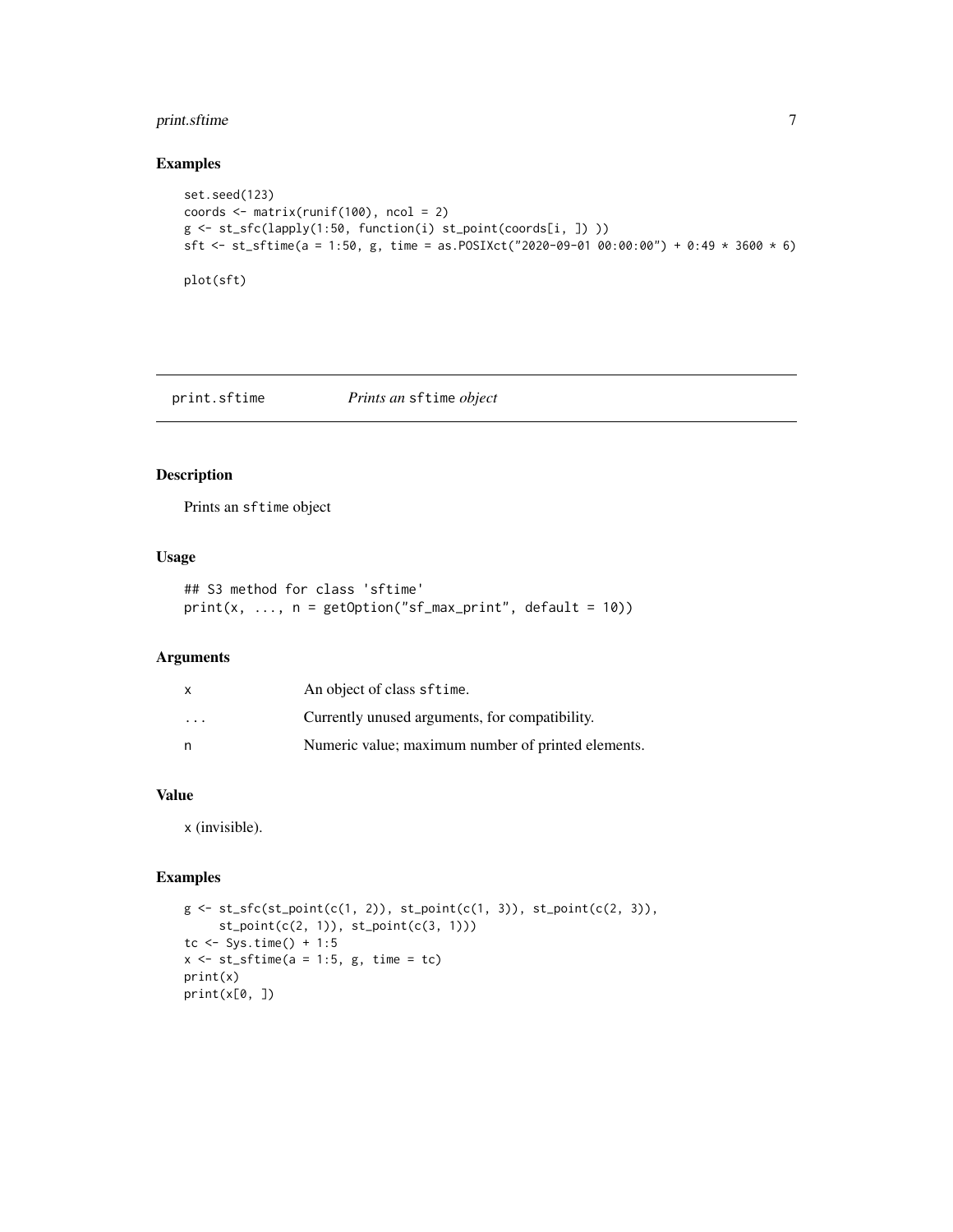<span id="page-7-0"></span>

#### Description

Convert a foreign object to an sftime object

#### Usage

```
st_as_sftime(x, ...)
## S3 method for class 'ST'
st_as_sftime(x, ...)
## S3 method for class 'Track'
st_as_sftime(x, ...)
## S3 method for class 'Tracks'
st_as_sftime(x, ...)
## S3 method for class 'TracksCollection'
st_as_sftime(x, ...)
## S3 method for class 'sftime'
st_as_sftime(x, ...)
## S3 method for class 'sf'
st_as_sftime(x, ..., time_column_name = NULL)
## S3 method for class 'stars'
st_as_sftime(x, ..., long = TRUE, time_column_name = NULL)
## S3 method for class 'data.frame'
st_as_sftime(
 x,
  ...,
 agr = NA\_{agr_coords,
 wkt,
  dim = "XYZ",remove = TRUE,
 na.fail = TRUE,sf_column_name = NULL,
  time_column_name = NULL,
  time_column_last = FALSE
)
```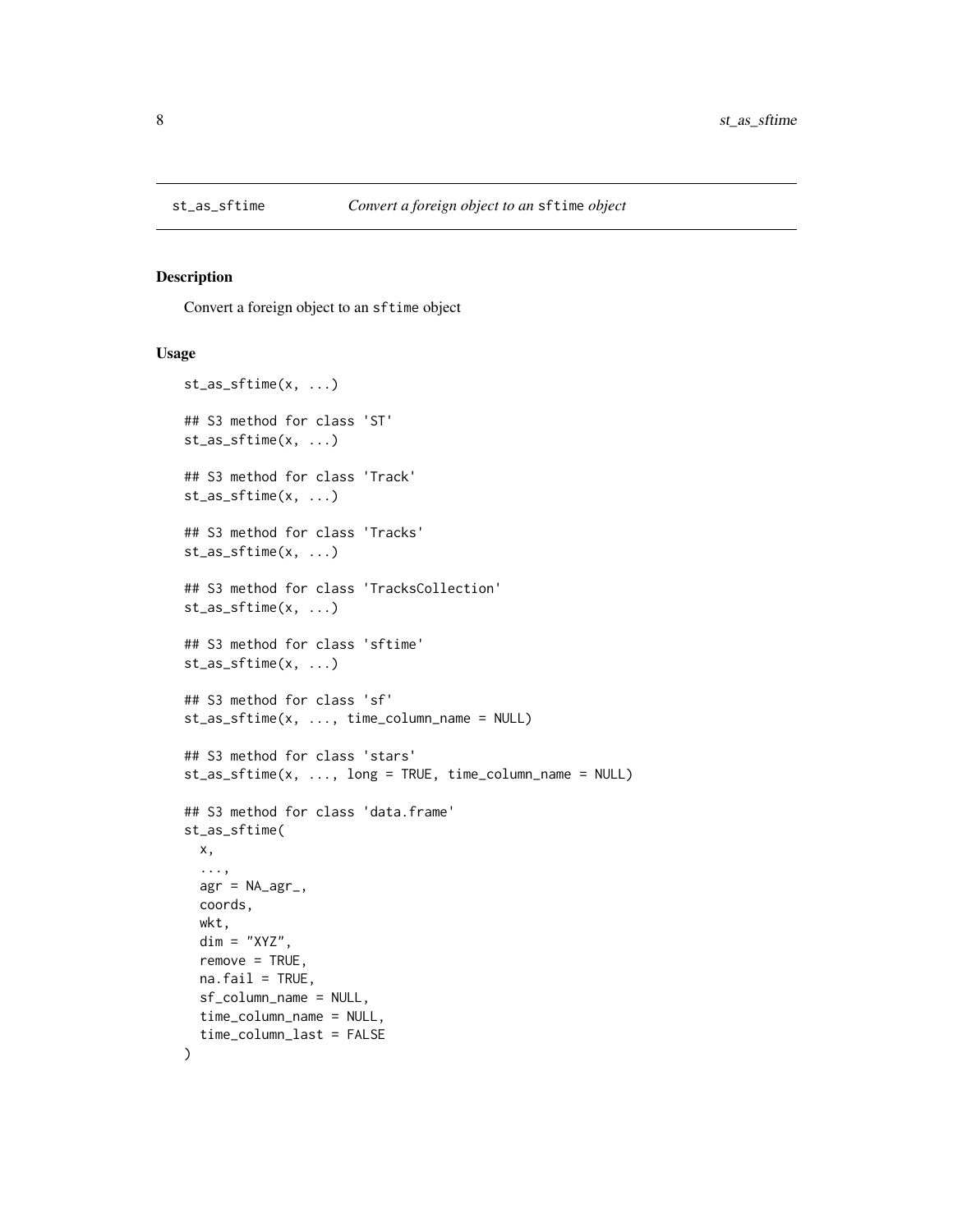# <span id="page-8-0"></span>st\_as\_sftime 9

#### Arguments

| X                | An object to be converted into an object of class sftime.                                                                                                                                                 |
|------------------|-----------------------------------------------------------------------------------------------------------------------------------------------------------------------------------------------------------|
| .                | Further arguments passed to methods.                                                                                                                                                                      |
| time_column_name |                                                                                                                                                                                                           |
|                  | A character value; name of the active time column. In case there is more than<br>one and time_column_name is NULL, the first one is taken.                                                                |
| long             | A logical value; See st_as_sf. Typically, long should be set to TRUE since time<br>information typically is a dimension of a stars object.                                                                |
| agr              | A character vector; see details section of st_sf.                                                                                                                                                         |
| coords           | In case of point data: names or numbers of the numeric columns holding coor-<br>dinates.                                                                                                                  |
| wkt              | The name or number of the character column that holds WKT encoded geome-<br>tries.                                                                                                                        |
| dim              | Passed on to st_point (only when argument coords is given).                                                                                                                                               |
| remove           | A logical value; when coords or wkt is given, remove these columns from code-<br>data.frame?                                                                                                              |
| na.fail          | A logical value; if TRUE, raise an error if coordinates contain missing values.                                                                                                                           |
| sf_column_name   | A character value; name of the active list-column with simple feature geome-<br>tries; in case there is more than one and sf_column_name is NULL, the first one<br>is taken.                              |
| time_column_last |                                                                                                                                                                                                           |
|                  | A logical value; if TRUE, the active time column is always put last, otherwise<br>column order is left unmodified. If both sfc_last and time_column_last are<br>TRUE, the active time column is put last. |

# Value

x converted to an sftime object.

st\_as\_sftime.Tracks furthermore adds a column track\_name with the names of the tracks slot of the input Tracks object.

st\_as\_sftime.TracksCollection furthermore adds the columns tracks\_name with the names of the tracksCollection slot and track\_name with the names of the tracks slot of the input Tracks object.

```
# modified from spacetime:
library(sp)
library(spacetime)
sp \leftarrow \text{cbind}(x = c(0, 0, 1), y = c(0, 1, 1))row.names(sp) <- paste("point", 1:nrow(sp), sep="")
sp <- SpatialPoints(sp)
time <- as.POSIXct("2010-08-05") + 3600 * (10:12)
x \leftarrow STI(sp, time)
```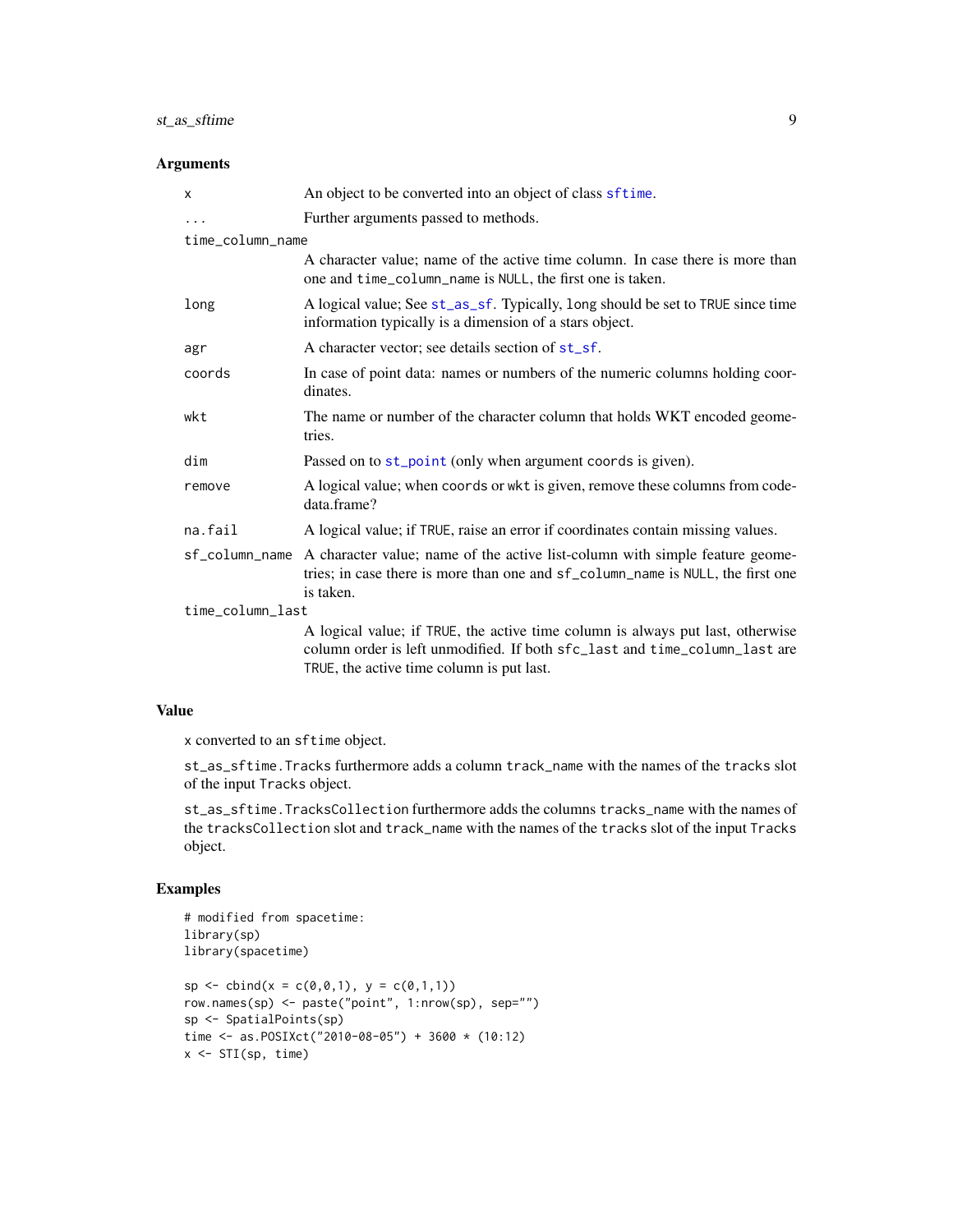```
st_as_sftime(x)
```

```
# convert a Track object from package trajectories to an sftime object
library(trajectories)
x1_Track <- trajectories::rTrack(n = 100)
x1_Track@data$speed <- sort(rnorm(length(x1_Track)))
x1_sftime <- st_as_sftime(x1_Track)
# convert a Tracks object from package trajectories to an sftime object
x2_Tracks <- trajectories::rTracks(m = 6)
x2_sftime <- st_as_sftime(x2_Tracks)
# convert a TracksCollection object from package trajectories to an sftime object
x3_TracksCollection <- trajectories::rTracksCollection(p = 2, m = 3, n = 50)
x3_sftime <- st_as_sftime(x3_TracksCollection)
# convert an sftime object to an sftime object
st_as_sftime(x3_sftime)
# convert an sf object to an sftime object
g \leftarrow st\_sfc(st\_point(c(1, 2)), st\_point(c(1, 3)), st\_point(c(2, 3)),st_point(c(2, 1)), st_point(c(3, 1)))
x4_s f \leftarrow st_s f(a = 1:5, g, time = Sys.time() + 1:5)x4_sftime <- st_as_sftime(x4_sf)
# convert a Tracks object from package trajectories to an sftime object
x5_stars <- stars::read_stars(system.file("nc/bcsd_obs_1999.nc", package = "stars"))
x5_sftime <- st_as_sftime(x5_stars, time_column_name = "time")
# this requires some thought to not accidentally drop time dimensions. For
# example, setting `merge = TRUE` will drop the time dimension and thus throw
# an error:
## Not run:
x5_sftime <- st_as_sftime(x5_stars, merge = TRUE, time_column_name = "time")
## End(Not run)
# convert a data frame to an sftime object
x5_df <-
   data.frame(a = 1:5, g, time = Sys.time() + 1:5, stringsAsFactors = FALSE)
x5_sftime <- st_as_sftime(x5_df)
```
st\_cast *Cast geometry to another type: either simplify, or cast explicitly*

#### **Description**

Cast geometry to another type: either simplify, or cast explicitly

<span id="page-9-0"></span>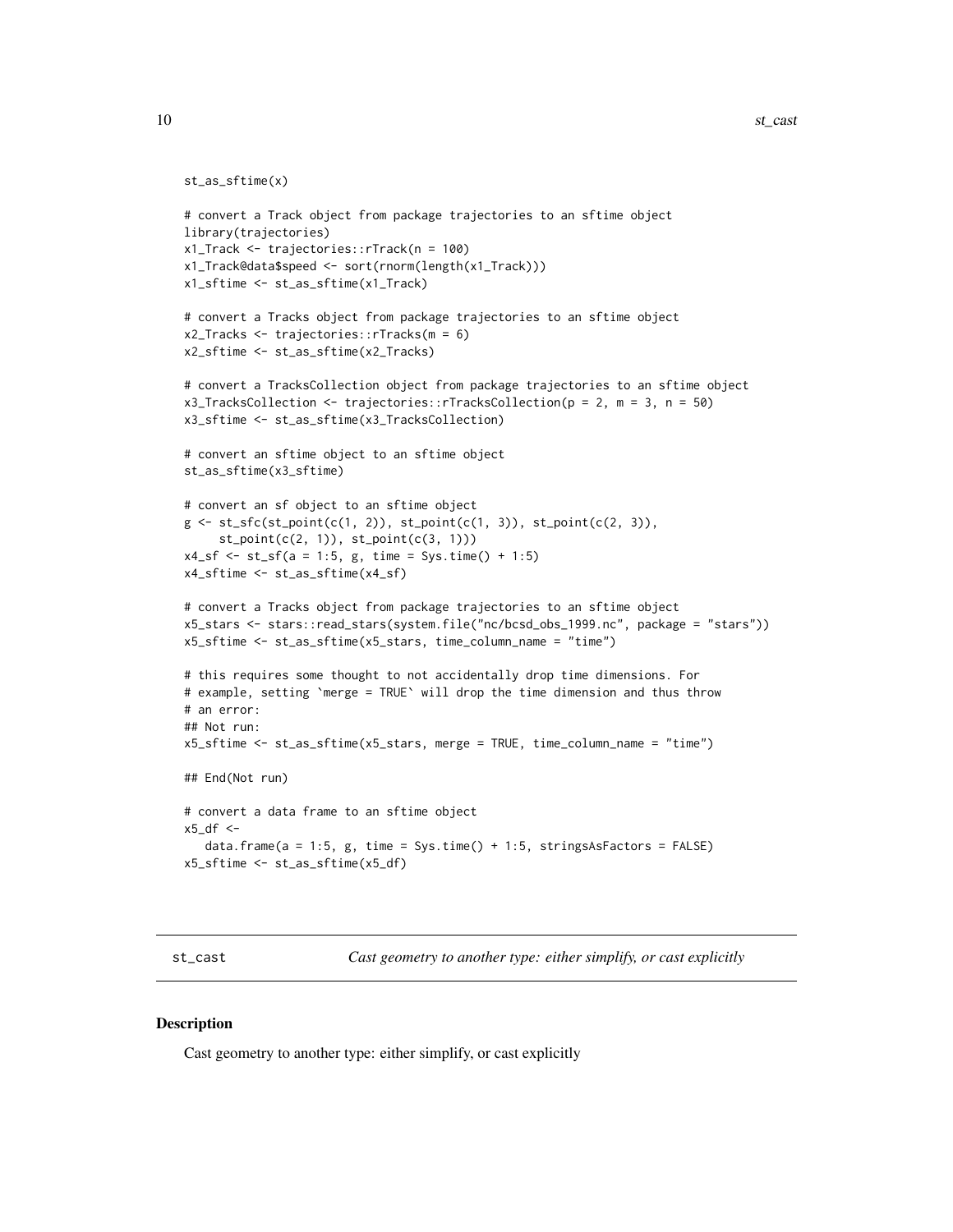# <span id="page-10-0"></span>st\_crop.sftime 11

# Usage

```
## S3 method for class 'sftime'
st\_cast(x, to, ..., warn = TRUE, do_split = TRUE)
```
# Arguments

| X        | An object of class sftime.                                                                                                                     |
|----------|------------------------------------------------------------------------------------------------------------------------------------------------|
| to       | character; target type, if missing, simplification is tried; when x is of type sfg<br>(i.e., a single geometry) then to needs to be specified. |
| $\cdot$  | ignored                                                                                                                                        |
| warn     | logical; if TRUE, warn if attributes are assigned to sub-geometries                                                                            |
| do_split | logical; if TRUE, allow splitting of geometries in sub-geometries                                                                              |

# Value

x with changed geometry type.

# Examples

```
# cast from POINT to LINESTRING
g \leftarrow st_sfc(st\_point(1:2), st\_point(c(2, 4)))time <- Sys.time()
x < -st\_sftime(a = 3:4, g, time = time) %>%
  dplyr::group_by(time) %>%
  dplyr::summarize(do_union = TRUE) %>%
  st_cast(to = "LINESTRING")
```
st\_crop.sftime *Crop an* sftime *object to a specific rectangle*

# Description

Crop an sftime object to a specific rectangle

# Usage

```
## S3 method for class 'sftime'
st\_crop(x, y, \ldots)
```
# Arguments

| $\mathsf{X}$ | An object of class sftime.                                                                                                                                                          |
|--------------|-------------------------------------------------------------------------------------------------------------------------------------------------------------------------------------|
| <b>V</b>     | A numeric vector with named elements xmin, ymin, xmax and ymax, or an object<br>of class boox, or an object for which there is an st_bbox method to convert it to<br>a bbox object. |
| $\ddotsc$    | Additional arguments; Ignored.                                                                                                                                                      |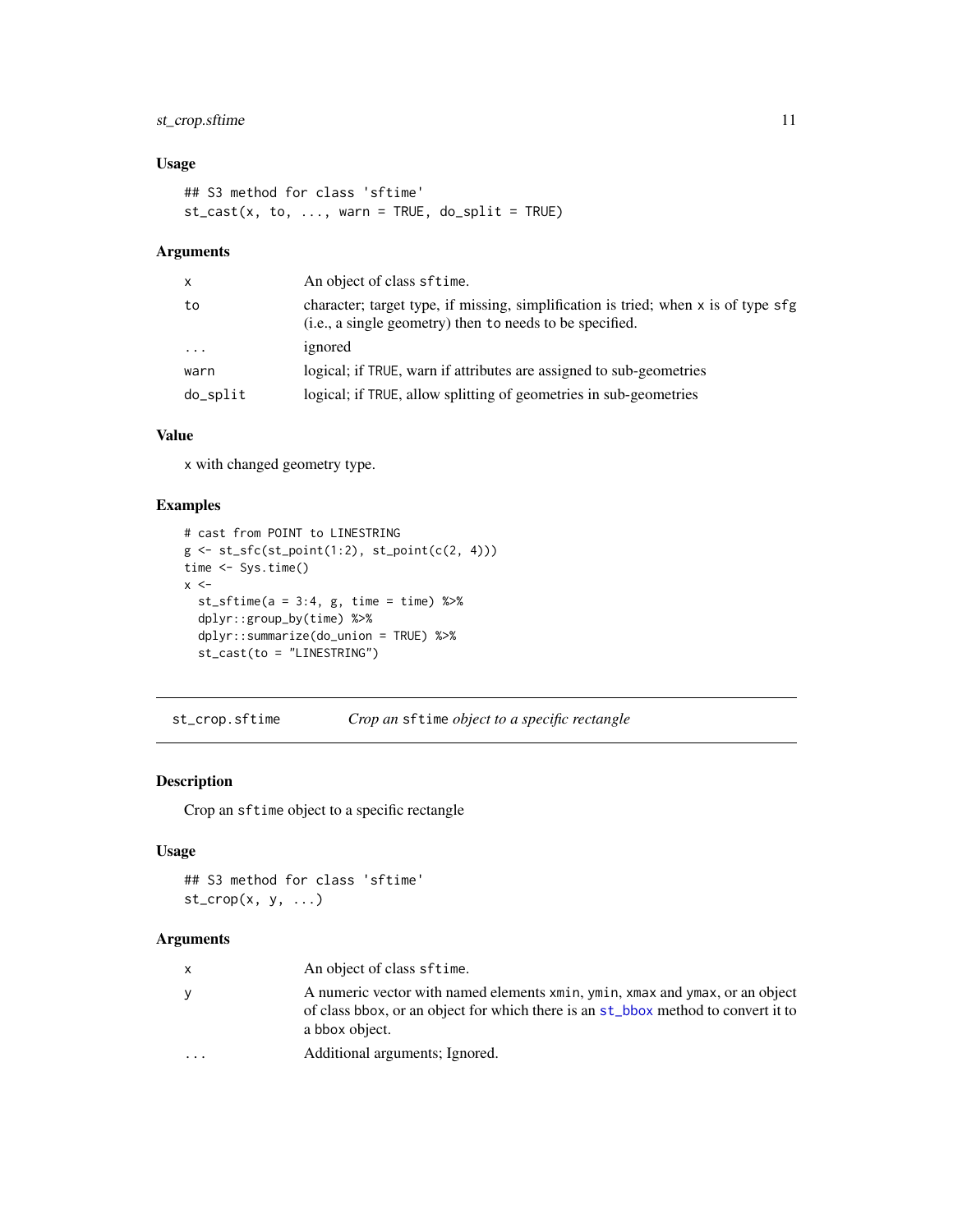#### Details

See [st\\_crop](#page-0-0).

#### Value

x cropped using y.

#### Examples

```
# modified from sf:
box \leq c(xmin = 0, ymin = 0, xmax = 1, ymax = 1)
pol <- sf::st_sfc(sf::st_buffer(sf::st_point(c(0.5, 0.5)), 0.6))
pol_sftime \le st_sftime(a = 1, geom = pol, time = Sys.time() + 1:2 \star 1000)
pol_sftime_cropped <- sf::st_crop(pol_sftime, sf::st_bbox(box))
class(pol_sftime_cropped)
plot(pol_sftime_cropped)
```
st\_geometry *Drops the geometry column of* sftime *objects*

#### Description

Drops the geometry column of an sftime object. This will also drop the sftime class attribute and time\_column attribute.

#### Usage

## S3 method for class 'sftime' st\_drop\_geometry(x, ...)

#### **Arguments**

x An sftime object. ... ignored

# Value

x without geometry column and without sftime and sf class.

```
# dropping the geometry column will also drop the `sftime` class:
g \leftarrow st_sfc(st_point(1:2))time <- Sys.time()
x \le -st\_stime(a = 3, g, time = time)st_drop_geometry(x)
```
<span id="page-11-0"></span>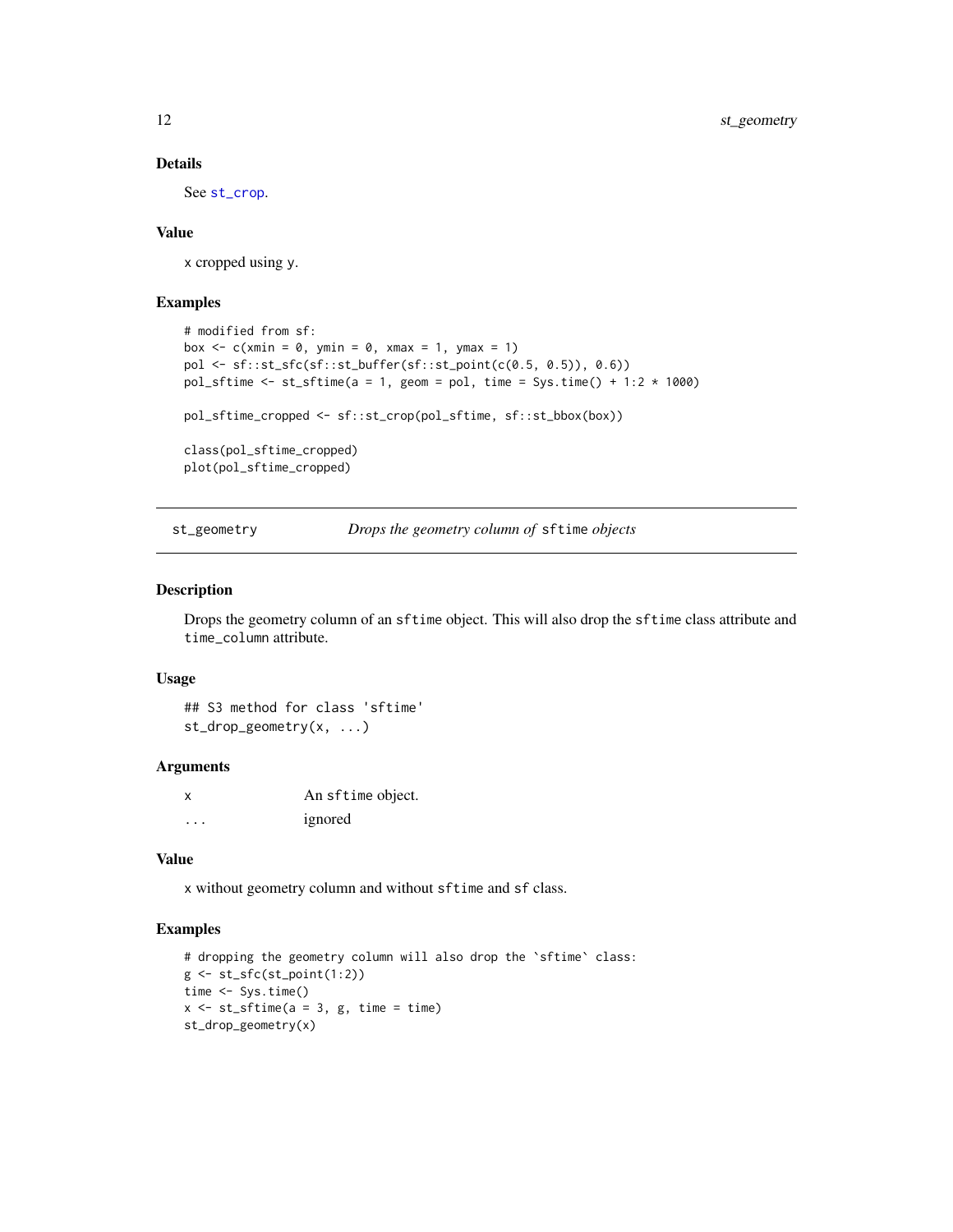<span id="page-12-0"></span>

# Description

Spatial join, spatial filter for sftime objects

# Usage

```
## S3 method for class 'sftime'
st_join(
 x,
 y,
 join = st_intersects,
  ...,
 sufficient = c("x", "y"),left = TRUE,largest = FALSE
)
## S3 method for class 'sftime'
st_filter(x, y, ..., .predicate = st_intersects)
```
# Arguments

| $\times$   | An object of class sftime or sf.                                                                                                                                                                                 |
|------------|------------------------------------------------------------------------------------------------------------------------------------------------------------------------------------------------------------------|
| y          | An object of class sftime or sf.                                                                                                                                                                                 |
| join       | A geometry predicate function with the same profile as st_intersects; see<br>details.                                                                                                                            |
| $\cdot$    | for st_join: arguments passed on to the join function or to st_intersection<br>when largest is TRUE; for st_filter arguments passed on to the . predicate<br>function, e.g. prepared, or a pattern for st_relate |
| suffix     | length 2 character vector; see merge                                                                                                                                                                             |
| left       | logical; if TRUE return the left join, otherwise an inner join; see details. see also<br>$left\_join$                                                                                                            |
| largest    | logical; if TRUE, return x features augmented with the fields of y that have the<br>largest overlap with each of the features of x; see https://github.com/r-spatial/sf/issues/578                               |
| .predicate | A geometry predicate function with the same profile as st_intersects; see<br>details.                                                                                                                            |

# Details

Alternative values for argument join are:

• [st\\_contains\\_properly](#page-0-0)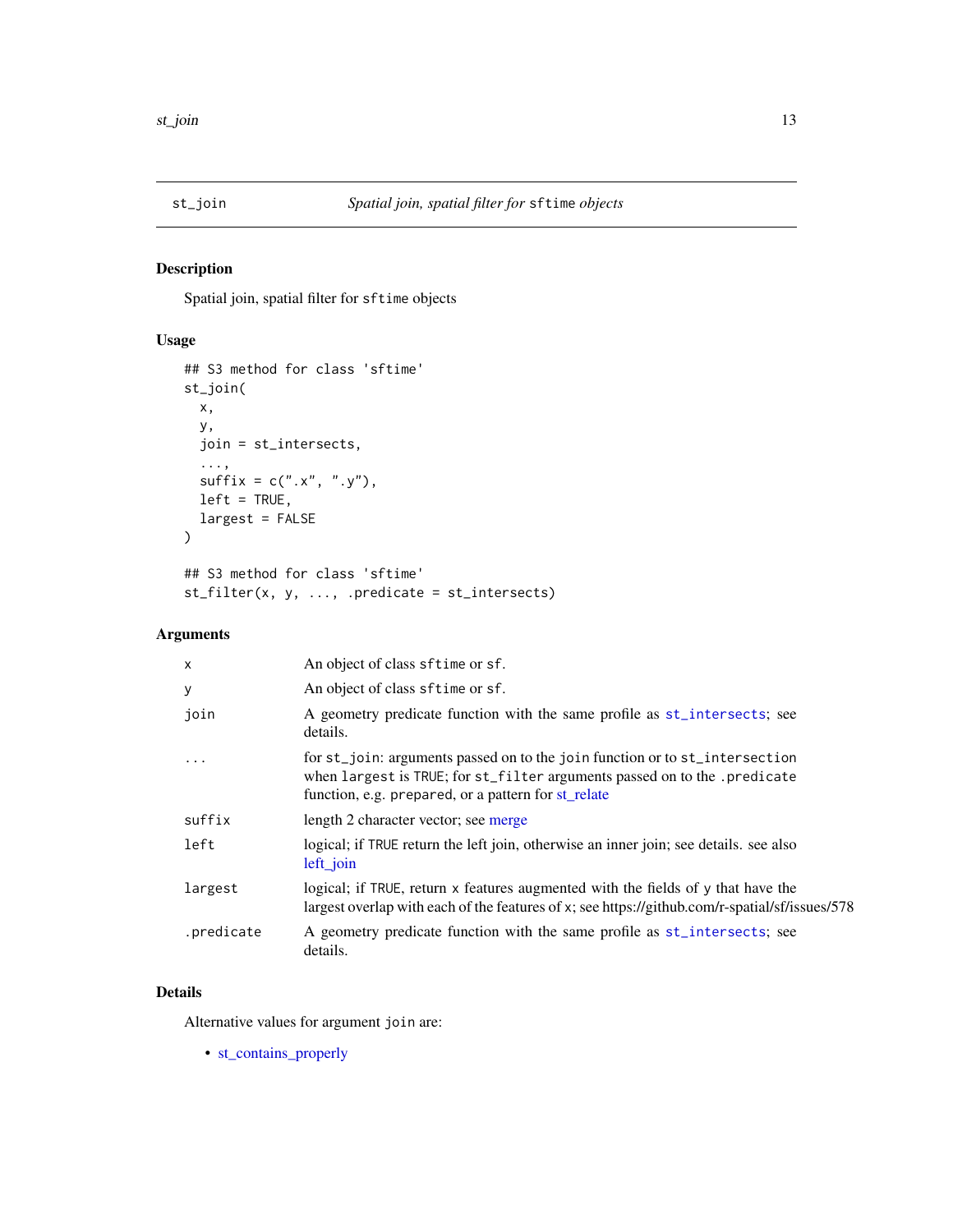#### 14 st\_join

- [st\\_contains](#page-0-0)
- [st\\_covered\\_by](#page-0-0)
- [st\\_covers](#page-0-0)
- [st\\_crosses](#page-0-0)
- [st\\_disjoint](#page-0-0)
- [st\\_equals\\_exact](#page-0-0)
- [st\\_equals](#page-0-0)
- [st\\_is\\_within\\_distance](#page-0-0)
- [st\\_nearest\\_feature](#page-0-0)
- [st\\_overlaps](#page-0-0)
- [st\\_touches](#page-0-0)
- [st\\_within](#page-0-0)
- any user-defined function of the same profile as the above

A left join returns all records of the x object with y fields for non-matched records filled with NA values; an inner join returns only records that spatially match.

### Value

An object of class sftime, joined based on geometry.

```
g1 \leftarrow st\_sfc(st\_point(c(1,1)), st\_point(c(2,2)), st\_point(c(3,3)))x1 \leq -st\_stime(a = 1:3, geometry = g1, time = Sys.time())g2 \leftarrow st\_sfc(st\_point(c(10,10)), st\_point(c(2,2)), st\_point(c(2,2)), st\_point(c(3,3)))x2 \leq -st\_stime(a = 11:14, geometry = g2, time = Sys.time())## st_join
# left spatial join with st_intersects
st_join(x1, x2)
# inner spatial join with st_intersects
st\_join(x1, x2, left = FALSE)## st_filter
st_filter(x1, x2)
st_filter(x2, x1)
```
<span id="page-13-0"></span>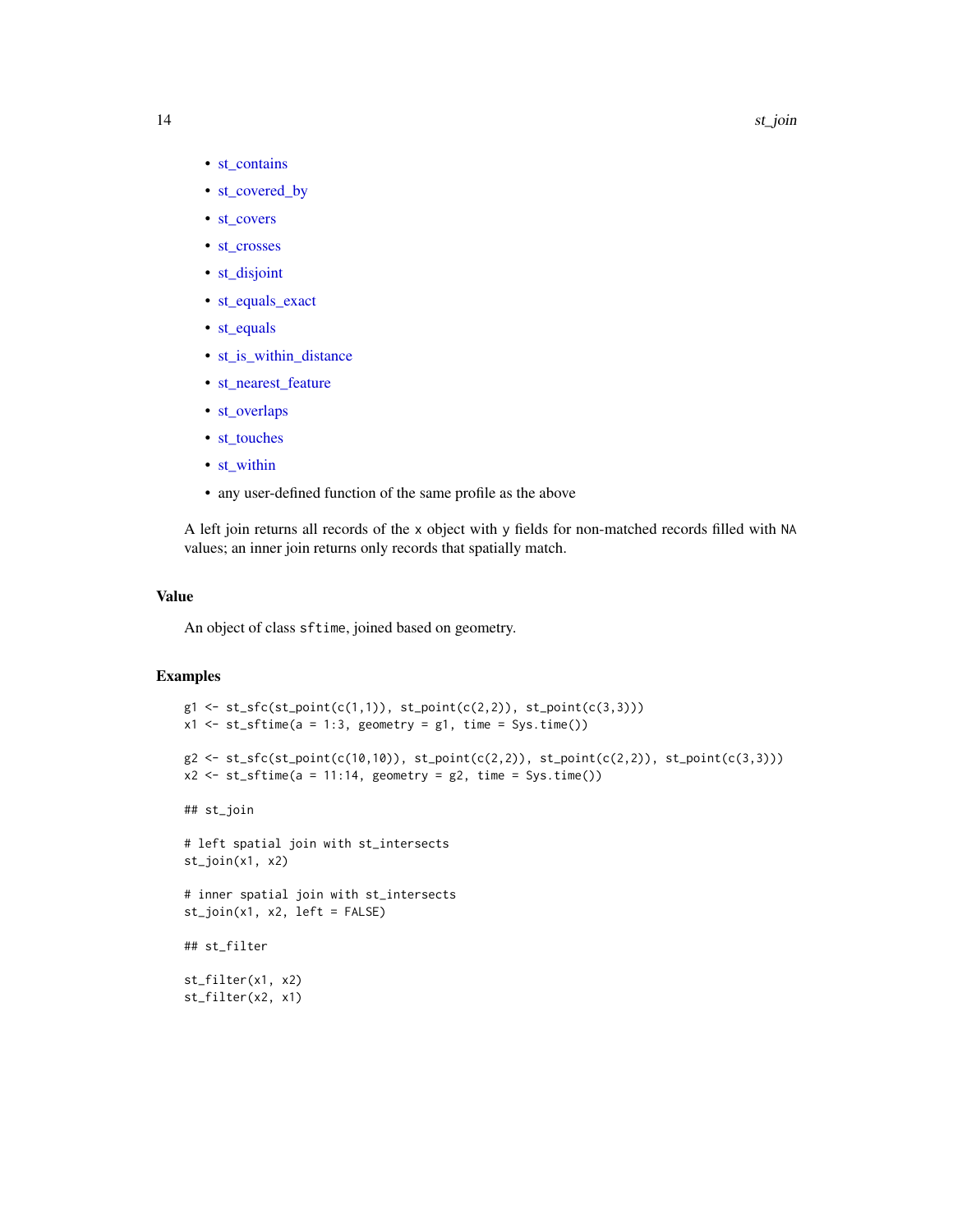<span id="page-14-1"></span><span id="page-14-0"></span>

#### Description

Construct an sftime object from all its components

# Usage

```
st_sftime(
  ...,
 agr = sf::NA\_\text{agr},row.names,
  stringsAsFactors = TRUE,
 crs,
 precision,
  sf_column_name = NULL,
  time_column_name = NULL,
  check_ring_dir = FALSE,
  sfc_last = TRUE,
  time_column_last = TRUE
)
## S3 method for class 'sftime'
x[i, j, ..., drop = FALSE, op = sf::st_intersects]## S3 replacement method for class 'sftime'
x[[i]] <- value
## S3 replacement method for class 'sftime'
x$i <- value
```
# Arguments

| Column elements to be binded into an sftime object or a single list or data. frame<br>with such columns. At least one of these columns shall be a geometry list-<br>column of class sfc and one shall be a time column (to be specified with time_column_name). |
|-----------------------------------------------------------------------------------------------------------------------------------------------------------------------------------------------------------------------------------------------------------------|
| A character vector; see details below.                                                                                                                                                                                                                          |
| row names for the created sf object.                                                                                                                                                                                                                            |
| stringsAsFactors                                                                                                                                                                                                                                                |
| A logical value; see st_read.                                                                                                                                                                                                                                   |
| Coordinate reference system, something suitable as input to st_crs.                                                                                                                                                                                             |
| A numeric value; see st_as_binary.                                                                                                                                                                                                                              |
| sf_column_name A character value; name of the active list-column with simple feature geome-<br>tries; in case there is more than one and sf_column_name is NULL, the first one<br>is taken.                                                                     |
|                                                                                                                                                                                                                                                                 |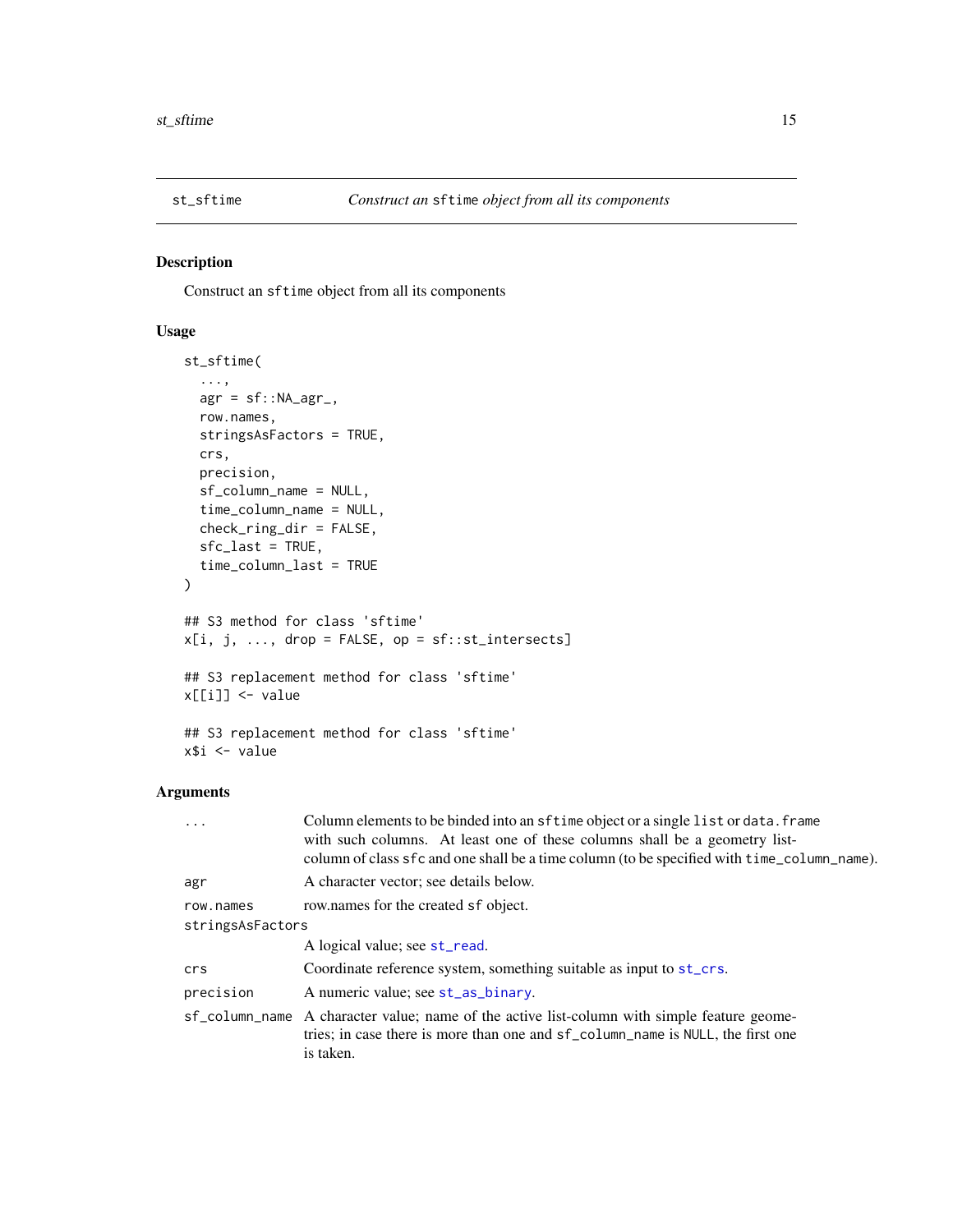<span id="page-15-0"></span>

| time_column_name |                                                                                                                                                                                                           |  |
|------------------|-----------------------------------------------------------------------------------------------------------------------------------------------------------------------------------------------------------|--|
|                  | A character value; name of the active time column. In case time_column_name<br>is NULL, the first POSIXct column is taken. If there is no POSIXct column, the<br>first Date column is taken.              |  |
|                  | check_ring_dir A logical value; see st_read.                                                                                                                                                              |  |
| sfc_last         | A logical value; if TRUE, sfc columns are always put last, otherwise column<br>order is left unmodified.                                                                                                  |  |
| time_column_last |                                                                                                                                                                                                           |  |
|                  | A logical value; if TRUE, the active time column is always put last, otherwise<br>column order is left unmodified. If both sfc_last and time_column_last are<br>TRUE, the active time column is put last. |  |
| X                | An object of class sf.                                                                                                                                                                                    |  |
| i                | Record selection, see [.data.frame]                                                                                                                                                                       |  |
| j                | Variable selection, see [.data.frame]                                                                                                                                                                     |  |
| drop             | A logical value, default FALSE; if TRUE drop the geometry column and return a<br>data. frame, else make the geometry sticky and return an sf object.                                                      |  |
| op               | A function; geometrical binary predicate function to apply when i is a simple<br>feature object.                                                                                                          |  |
| value            | An object to insert into x.                                                                                                                                                                               |  |

#### Details

See also [\[.data.frame;](#page-0-0) for [.sftime ... arguments are passed to op.

#### Value

st\_sftime: An object of class sftime.

Returned objects for subsetting functions: [.sf will return a data.frame or vector if the geometry column (of class sfc) is dropped (drop=TRUE), an sfc object if only the geometry column is selected, and otherwise return an sftime object.

```
## construction with an sfc object
library(sf)
g \leftarrow st_sfc(st_point(1:2))tc \leftarrow Sys.time()st\_sframe(a = 3, g, time = tc)## construction with an sf object
## Not run:
st_sftime(st_sf(a = 3, g), time = tc)
# error, because if ... contains a data.frame-like object, no other objects
# may be passed through ... . Instead, add the time column before.
## End(Not run)
st\_sframe(st\_sf(a = 3, g, time = tc))
```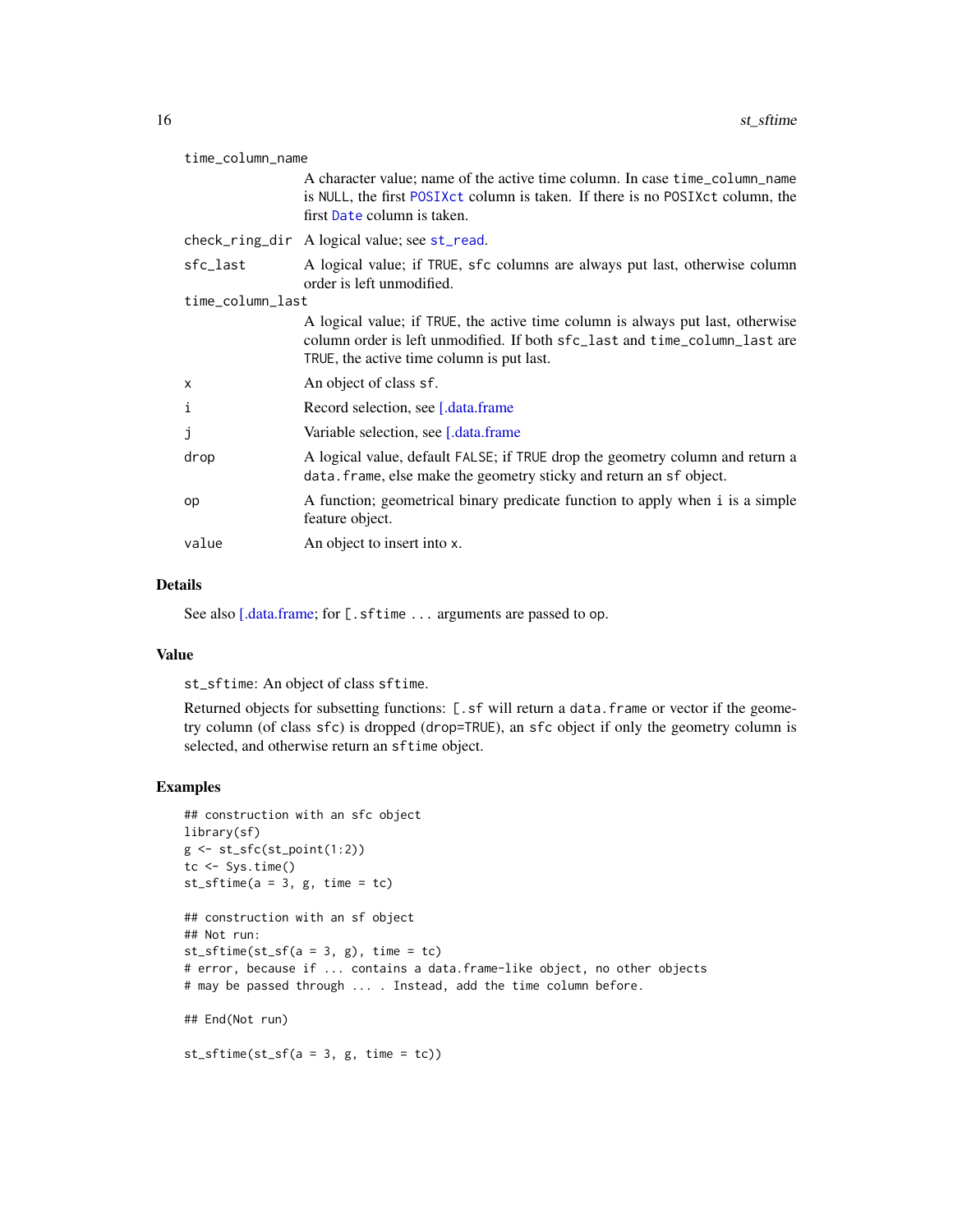```
st_sftime 17
```

```
## Subsetting
g \leftarrow st\_sfc(st\_point(c(1, 2)), st\_point(c(1, 3)), st\_point(c(2, 3)),st\_point(c(2, 1)), st\_point(c(3, 1)))tc \le Sys.time() + 1:5
x \le -st\_sftime(a = 1:5, g, time = tc)# rows
x[1, ]
class(x[1, ])
x[x$a < 3, ]class(x[x$a < 3, ])
# columns
x[, 1]
class(x[, 1]) # drops time column as for ordinary data.frame subsetting,
# keeps geometry column of sf object
x[, 3]
class(x[, 3]) # keeps time column because it is explicitly selected,
# keeps geometry column of sf object, returns an sftime object
x[, 3, drop = TRUE]
class(x[, 3, drop = TRUE]) # if the geometry column is dropped, not only the
# sf class is dropped, but also the sftime class
x["a"]
class(x["a"]) # Time columns are not sticky: If a column is selected by a
# character vector and this does not contain the active time column, the time
# column is dropped.
x[c("a", "time")]
class(x[c("a", "time")]) # keeps the time column
# with sf or sftime object
pol = st_sfc(st_polygon(list(cbind(c(0,2,2,0,0),c(0,0,2,2,0)))))
h = st_s(f(r = 5, pol))x[h, ]
class(x[h, ]) # returns sftime object
h[x, ]
class(h[x, ]) # returns sf object
## Assigning values to columns
# assigning new values to a non-time column
x[["a"]] <- 5:1
class(x)
# assigning allowed new values to the time column
x[["time"]] <- Sys.time() + 1:5
```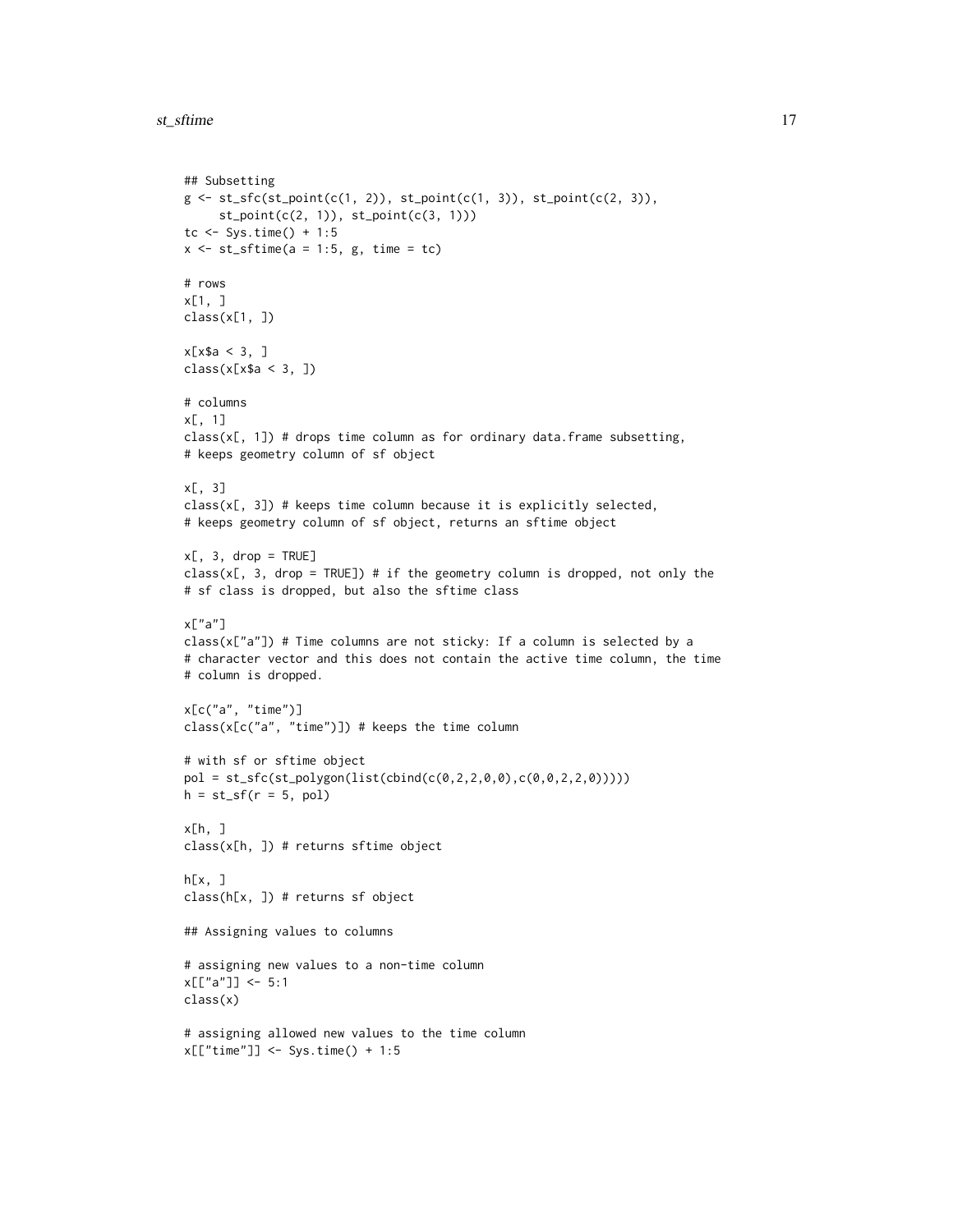```
class(x)
# assigning new values to the time column which invalidate the time column
x[["time"]] <- list(letters[1:2])
class(x)
# assigning new values with `$`
x$time <- Sys.time() + 1:5
class(x)
```
#### st\_time *Get, set, or replace time information*

#### Description

Get, set, or replace time information

#### Usage

```
st_time(obj, ...)
st_time(x, ...) \leftarrow value## S3 method for class 'sftime'
st_time(obj, ...)
## S3 replacement method for class 'sf'
st_time(x, ..., time_columns_name = "time") < - value## S3 replacement method for class 'sftime'
st_time(x, ...) \leftarrow valuest_set_time(x, value, ...)
st_drop_time(x)
```
#### Arguments

| obi              | An object of class sftime.                                                                |
|------------------|-------------------------------------------------------------------------------------------|
| .                | Additional arguments; Ignored.                                                            |
| x                | An object of class sftime or sf.                                                          |
| value            | An object for which is_sortable returns TRUE or an object of class character,<br>or NULL. |
| time_column_name |                                                                                           |

Character value; The name of the column to set as active time column in x.

<span id="page-17-0"></span>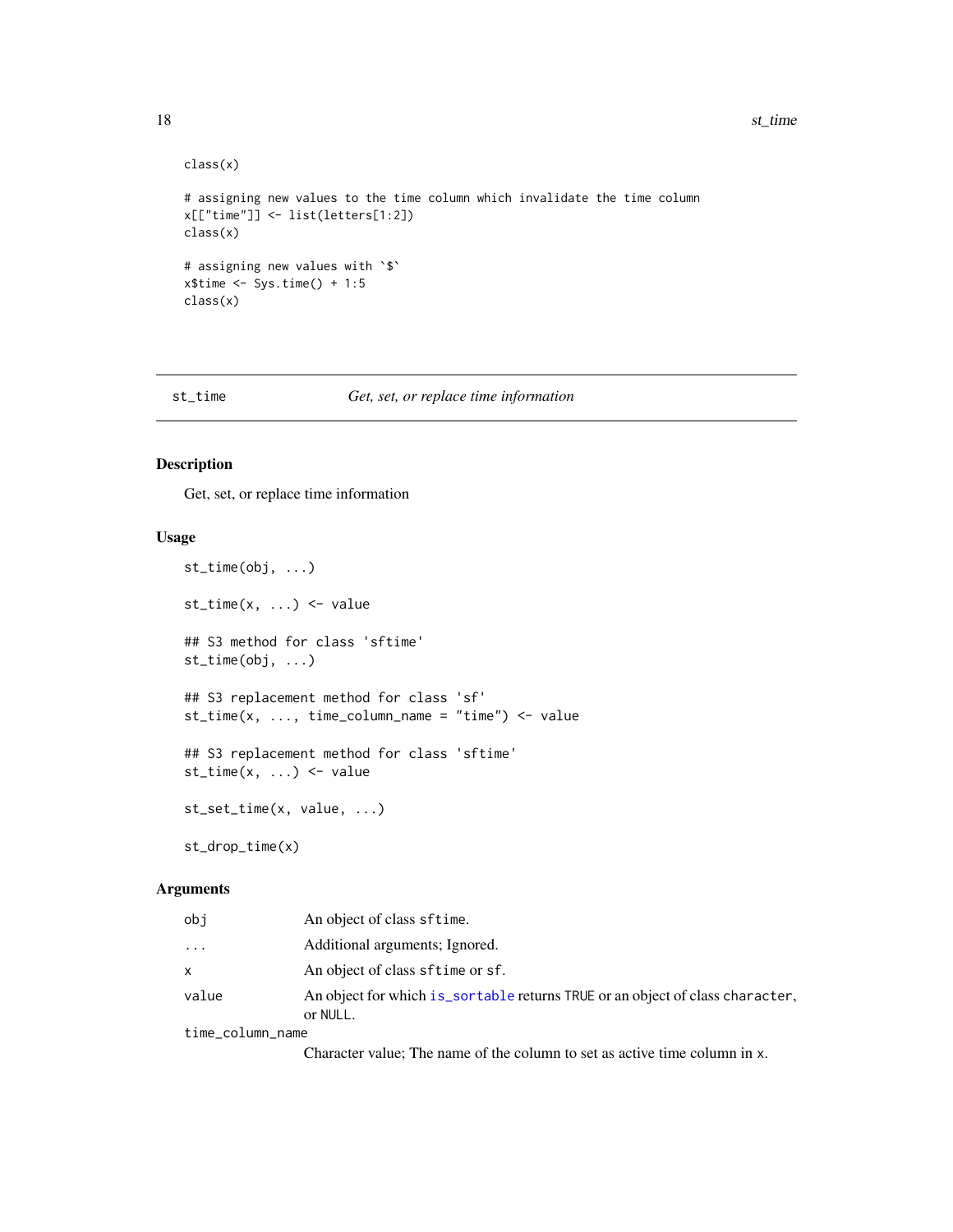#### <span id="page-18-0"></span>st\_time 19

# Details

In case value is character and x is of class sftime, the active time column (as indicated by attribute time\_column) is set to x[[value]].

The replacement function applied to sftime objects will overwrite the active time column, if value is NULL, it will remove it and coerce x to an sftime object.

st\_drop\_time drops the time column of its argument, and reclasses it accordingly.

#### Value

st\_time returns the content of the active time column of an sftime object. Assigning an object for which [is\\_sortable](#page-0-0) returns TRUE to an sf object creates an [sftime](#page-14-1) object. Assigning an object for which [is\\_sortable](#page-0-0) returns TRUE to an sftime object replaces the active time column by this object.

```
# from sftime object
g \leftarrow st_sfc(st_point(1:2))time <- Sys.time()
x \le -st\_sftime(a = 3, g, time = time)st_time(x)
## assign a vector with time information
# to sf object
x \le -st_{s}f(a = 3, g)st_time(x) < -timex
# to sftime object
x \le -st\_stime(a = 3, g, time = time)st_time(x) <- Sys.time()
## remove time column from sftime object
st_time(x) < - NULL## pipe-friendly
# assign time column to sf object
x \leftarrow st_s(f(a = 3, g))x <- st_set_time(x, time)
# remove time column from sftime object
st_set_time(x, NULL)
## drop time column and class
# same as x <- st_set_time(x, NULL)
st_drop_time(x)
```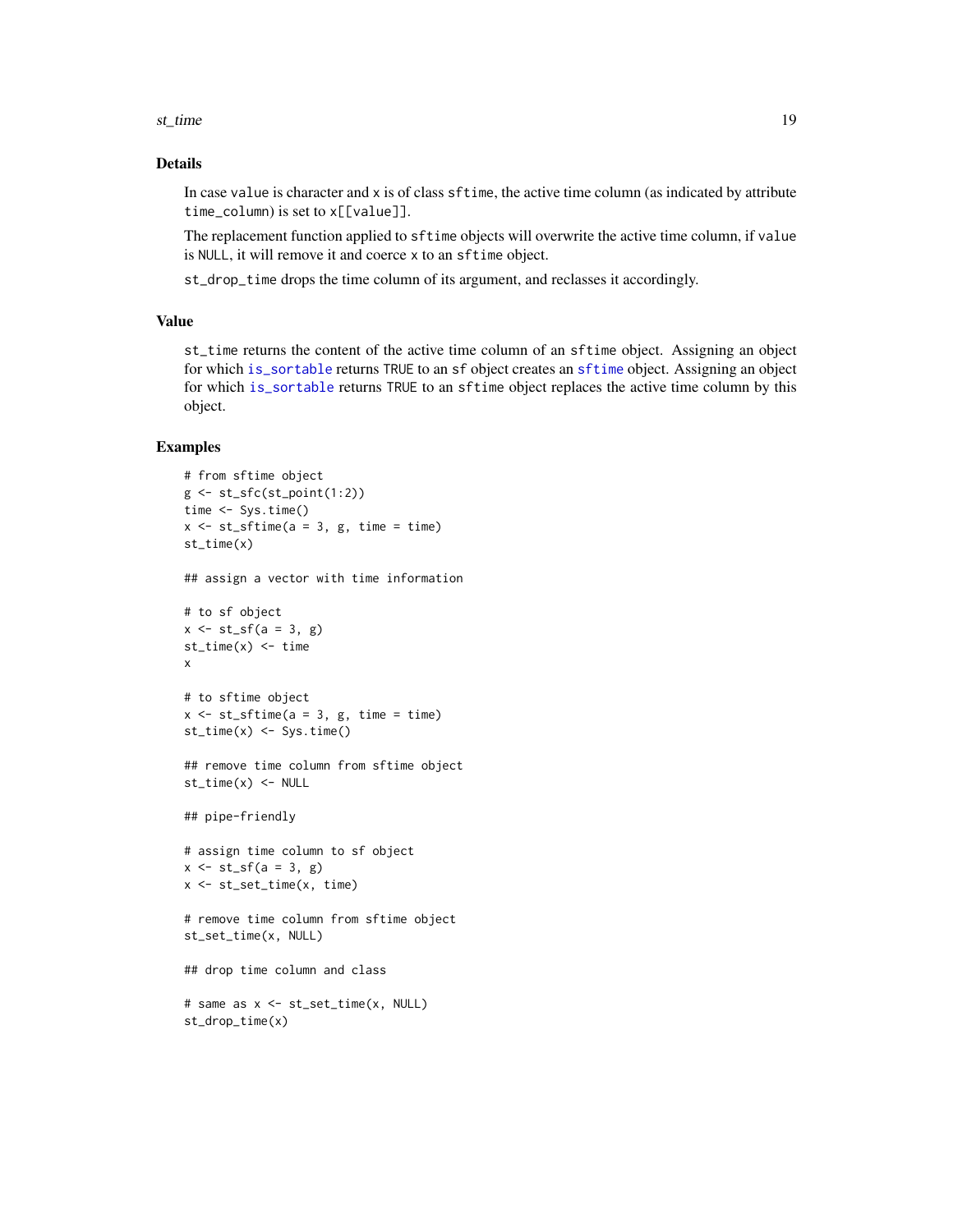#### <span id="page-19-0"></span>Description

'tidyverse' methods for sftime objects. Geometries are sticky, use [as.data.frame](#page-0-0) to let dplyr's own methods drop them. Use these methods without the .sftime suffix and after loading the 'tidyverse' package with the generic (or after loading package 'tidyverse').

#### Usage

```
inner\_join.sfitime(x, y, by = NULL, copy = FALSE, suffix = c("x", "y"), ...)left\_join.sftime(x, y, by = NULL, copy = FALSE, suffix = c("x", "y"), ...)right_join.sftime(x, y, by = NULL, copy = FALSE, suffix = c("x", "y"), ...)
full_join.sftime(x, y, by = NULL, copy = FALSE, suffix = c("x", "y"), ...)
semi_join.sftime(x, y, by = NULL, copy = FALSE, suffix = c("x", "y"), ...)
anti\_join.sftime(x, y, by = NULL, copy = FALSE, suffix = c("x", "y"), ...)filter.sftime(.data, ..., .dots)
arrange.sftime(.data, ..., .dots)
group_by.sftime(.data, ..., add = FALSE)
ungroup.sftime(.data, ...)
rowwise.sftime(.data, ...)
mutate.sftime(.data, ..., .dots)
transmute.sftime(.data, ..., .dots)
select.sftime(.data, ...)
rename.sftime(.data, ...)
slice.sftime(.data, ..., .dots)
summarise.sftime(.data, ..., .dots, do_union = TRUE, is_coverage = FALSE)
summarize.sftime(.data, ..., .dots, do_union = TRUE, is_coverage = FALSE)
```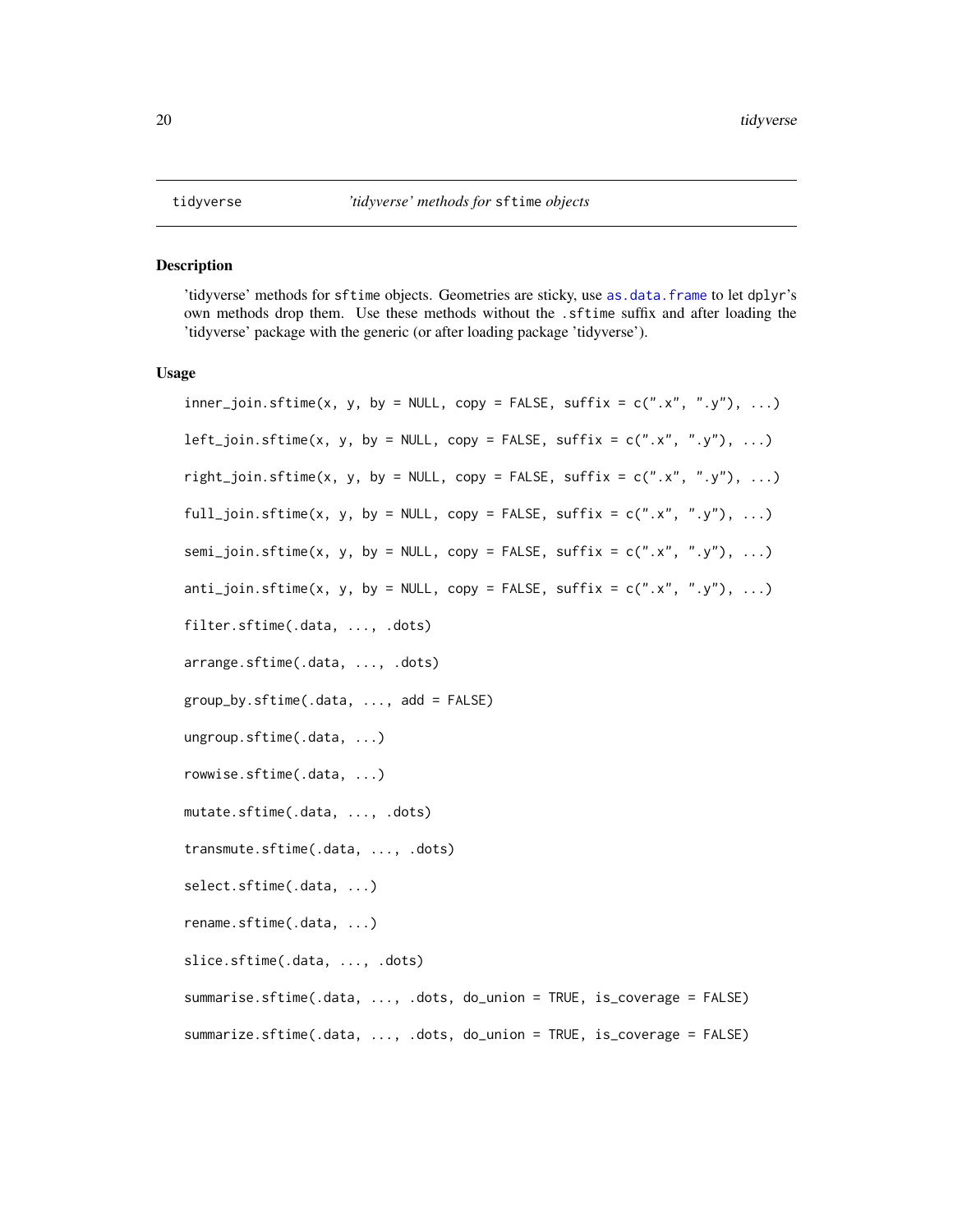```
distinct.sftime(.data, ..., .keep_all = FALSE)
## S3 method for class 'sftime'
gather(
 data,
 key,
 value,
  ...,
 na.rm = FALSE,convert = FALSE,
  factor_key = FALSE
)
## S3 method for class 'sftime'
pivot_longer(
 data,
  cols,
 names_to = "name",
 names_prefix = NULL,
  names_sep = NULL,
 names_pattern = NULL,
 names_ptypes = NULL,
 names_transform = NULL,
  names_repair = "check_unique",
 values_to = "value",
 values_drop_na = FALSE,
  values_ptypes = NULL,
  values_transform = NULL,
  ...
\mathcal{L}## S3 method for class 'sftime'
spread(data, key, value, fill = NA, convert = FALSE, drop = TRUE, sep = NULL)
sample_n.sftime(
  tbl,
  size,
 replace = FALSE,
 weight = NULL,.env = parent.frame()
\mathcal{L}sample_frac.sftime(
  tbl,
  size = 1,
  replace = FALSE,
 weight = NULL,.env = parent.frame()
```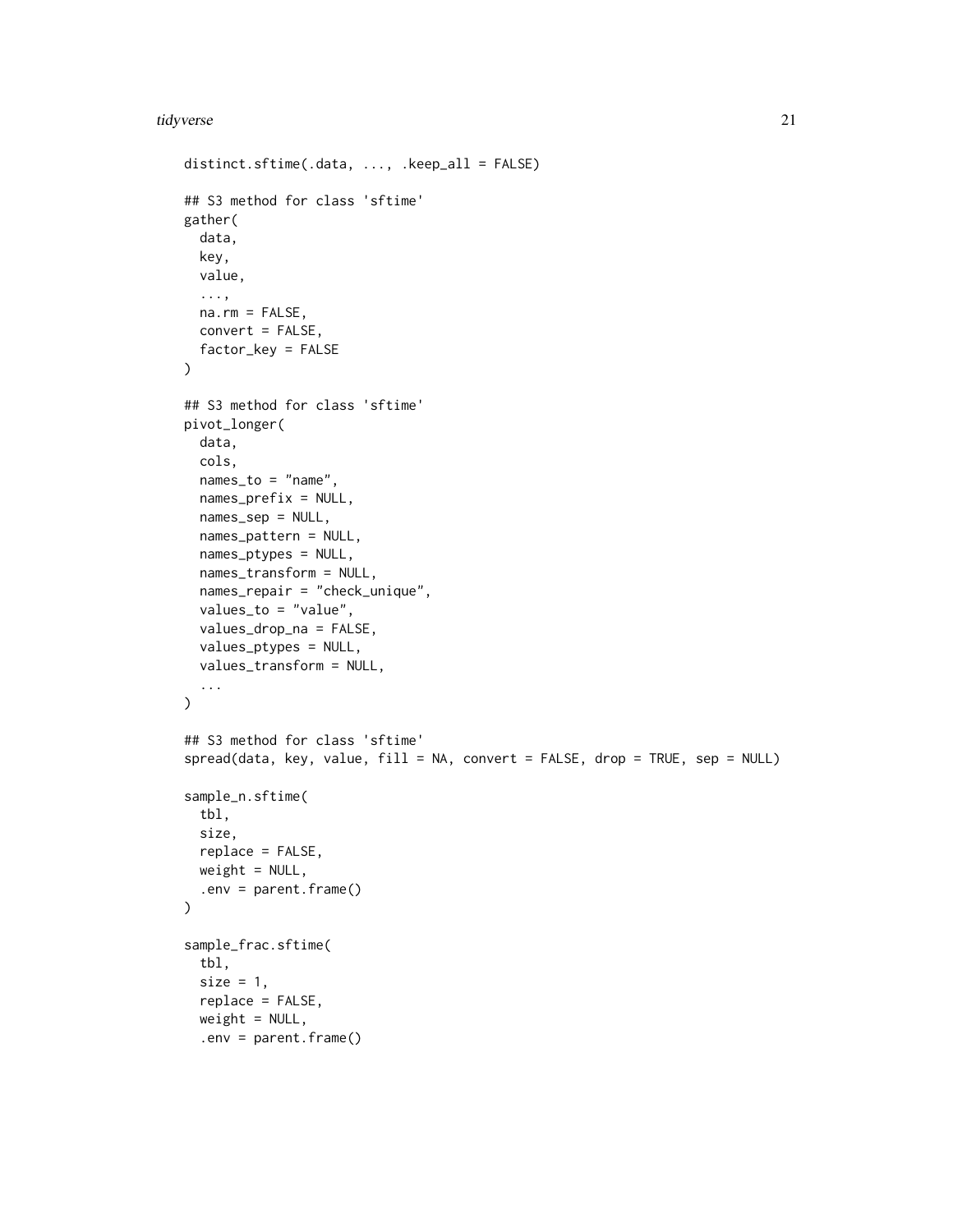```
\mathcal{L}## S3 method for class 'sftime'
nest(.data, ...)
## S3 method for class 'sftime'
unnest(data, ..., .preserve = NULL)
## S3 method for class 'sftime'
separate(
  data,
  col,
  into,
  sep = "['[:alnum:]]+",remove = TRUE,convert = FALSE,
  extra = "warn",
  fill = "warn",...
\mathcal{L}## S3 method for class 'sftime'
unite(data, col, \dots, sep = "_", remove = TRUE)
## S3 method for class 'sftime'
separate_rows(data, ..., sep = "[^[:alnum:]]+", convert = FALSE)
```
# Arguments

| $\mathsf{x}$ | An object of class sftime.                                                                                                                                                                                                                                                                                                                                                                                                                                                                                                                                                                                                                                                                                                                                                                                                                      |
|--------------|-------------------------------------------------------------------------------------------------------------------------------------------------------------------------------------------------------------------------------------------------------------------------------------------------------------------------------------------------------------------------------------------------------------------------------------------------------------------------------------------------------------------------------------------------------------------------------------------------------------------------------------------------------------------------------------------------------------------------------------------------------------------------------------------------------------------------------------------------|
| У            | A pair of data frames, data frame extensions (e.g. a tibble), or lazy data frames<br>(e.g. from dbplyr or dtplyr). See <i>Methods</i> , below, for more details.                                                                                                                                                                                                                                                                                                                                                                                                                                                                                                                                                                                                                                                                                |
| by           | A character vector of variables to join by.<br>If NULL, the default, $*$ _join() will perform a natural join, using all variables in<br>common across x and y. A message lists the variables so that you can check<br>they're correct; suppress the message by supplying by explicitly.<br>To join by different variables on $x$ and $y$ , use a named vector. For example, by =<br>$c("a" = "b")$ will match $x$ \$a to $y$ \$b.<br>To join by multiple variables, use a vector with length $> 1$ . For example, by =<br>$c("a", "b")$ will match $x$ \$a to $y$ \$a and $x$ \$b to $y$ \$b. Use a named vector to match<br>different variables in x and y. For example, by = $c("a" = "b", "c" = "d")$ will<br>match x\$a to y\$b and x\$c to y\$d.<br>To perform a cross-join, generating all combinations of x and y, use by = character(). |
| copy         | If x and y are not from the same data source, and copy is TRUE, then y will be<br>copied into the same src as x. This allows you to join tables across srcs, but it is<br>a potentially expensive operation so you must opt into it.                                                                                                                                                                                                                                                                                                                                                                                                                                                                                                                                                                                                            |
| suffix       | If there are non-joined duplicate variables in x and y, these suffixes will be added<br>to the output to disambiguate them. Should be a character vector of length 2.                                                                                                                                                                                                                                                                                                                                                                                                                                                                                                                                                                                                                                                                           |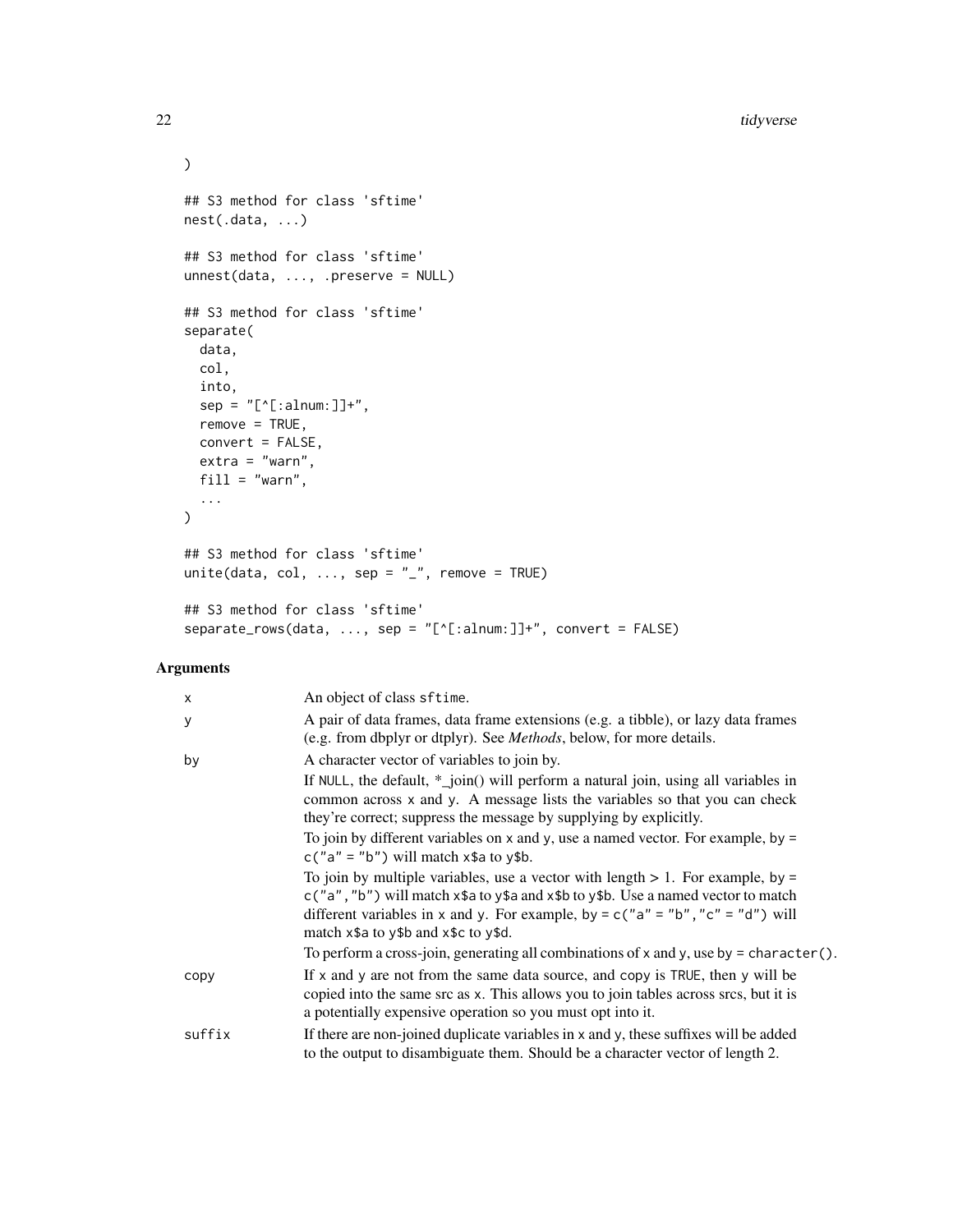<span id="page-22-0"></span>

| .             | other arguments                                                                                                                                                                                                                                                                                                       |
|---------------|-----------------------------------------------------------------------------------------------------------------------------------------------------------------------------------------------------------------------------------------------------------------------------------------------------------------------|
| .data         | An object of class stime.                                                                                                                                                                                                                                                                                             |
| .dots         | see corresponding function in package dplyr                                                                                                                                                                                                                                                                           |
| add           | see corresponding function in dplyr                                                                                                                                                                                                                                                                                   |
| do_union      | logical; in case summary does not create a geometry column, should geome-<br>tries be created by unioning using st_union, or simply by combining using<br>st_combine? Using st_union resolves internal boundaries, but in case of union-<br>ing points, this will likely change the order of the points; see Details. |
| is_coverage   | logical; if do_union is TRUE, use an optimized algorithm for features that form<br>a polygonal coverage (have no overlaps)                                                                                                                                                                                            |
| .keep_all     | see corresponding function in dplyr                                                                                                                                                                                                                                                                                   |
| data          | see original function docs                                                                                                                                                                                                                                                                                            |
| key           | see original function docs                                                                                                                                                                                                                                                                                            |
| value         | see original function docs                                                                                                                                                                                                                                                                                            |
| na.rm         | see original function docs                                                                                                                                                                                                                                                                                            |
| convert       | see separate_rows                                                                                                                                                                                                                                                                                                     |
| factor_key    | see original function docs                                                                                                                                                                                                                                                                                            |
| cols          | <tidy-select> Columns to pivot into longer format.</tidy-select>                                                                                                                                                                                                                                                      |
| names_to      | A string specifying the name of the column to create from the data stored in the<br>column names of data.                                                                                                                                                                                                             |
|               | Can be a character vector, creating multiple columns, if names_sep or names_pattern<br>is provided. In this case, there are two special values you can take advantage of:                                                                                                                                             |
|               | • NA will discard that component of the name.                                                                                                                                                                                                                                                                         |
|               | • . value indicates that component of the name defines the name of the col-<br>umn containing the cell values, overriding values_to.                                                                                                                                                                                  |
| names_prefix  | A regular expression used to remove matching text from the start of each vari-<br>able name.                                                                                                                                                                                                                          |
| names_sep     | If names_to contains multiple values, these arguments control how the column<br>name is broken up.                                                                                                                                                                                                                    |
|               | names_sep takes the same specification as separate(), and can either be a<br>numeric vector (specifying positions to break on), or a single string (specifying<br>a regular expression to split on).                                                                                                                  |
|               | names_pattern takes the same specification as extract(), a regular expression<br>containing matching groups (()).                                                                                                                                                                                                     |
|               | If these arguments do not give you enough control, use pivot_longer_spec()<br>to create a spec object and process manually as needed.                                                                                                                                                                                 |
| names_pattern | If names_to contains multiple values, these arguments control how the column<br>name is broken up.                                                                                                                                                                                                                    |
|               | names_sep takes the same specification as separate(), and can either be a<br>numeric vector (specifying positions to break on), or a single string (specifying<br>a regular expression to split on).                                                                                                                  |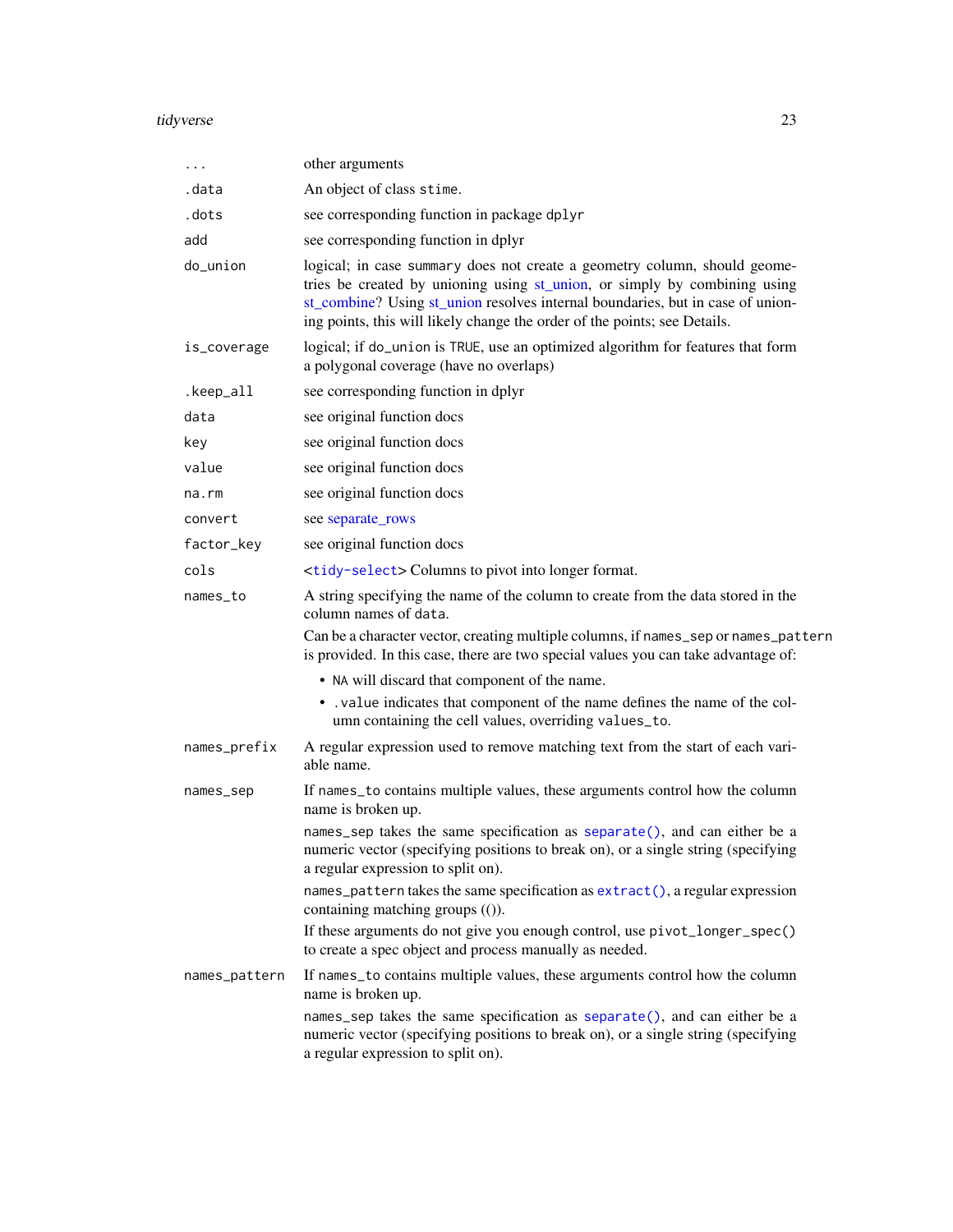names\_pattern takes the same specification as [extract\(\)](#page-0-0), a regular expression containing matching groups (()).

If these arguments do not give you enough control, use pivot\_longer\_spec() to create a spec object and process manually as needed.

<span id="page-23-0"></span>names\_ptypes A list of column name-prototype pairs. A prototype (or ptype for short) is a zerolength vector (like integer() or numeric()) that defines the type, class, and attributes of a vector. Use these arguments to confirm that the created columns are the types that you expect.

> If not specified, the type of the columns generated from names\_to will be character, and the type of the variables generated from values\_to will be the common type of the input columns used to generate them.

names\_transform

A list of column name-function pairs. Use these arguments if you need to change the type of specific columns. For example, names\_transform = list(week = as.integer) would convert a character week variable to an integer.

- names\_repair What happens if the output has invalid column names? The default, "check\_unique" is to error if the columns are duplicated. Use "minimal" to allow duplicates in the output, or "unique" to de-duplicated by adding numeric suffixes. See [vctrs::vec\\_as\\_names\(\)](#page-0-0) for more options.
- values\_to A string specifying the name of the column to create from the data stored in cell values. If names\_to is a character containing the special .value sentinel, this value will be ignored, and the name of the value column will be derived from part of the existing column names.
- values\_drop\_na If TRUE, will drop rows that contain only NAs in the value\_to column. This effectively converts explicit missing values to implicit missing values, and should generally be used only when missing values in data were created by its structure.
- values\_ptypes A list of column name-prototype pairs. A prototype (or ptype for short) is a zerolength vector (like integer() or numeric()) that defines the type, class, and attributes of a vector. Use these arguments to confirm that the created columns are the types that you expect.

If not specified, the type of the columns generated from names\_to will be character, and the type of the variables generated from values\_to will be the common type of the input columns used to generate them.

values\_transform

A list of column name-function pairs. Use these arguments if you need to change the type of specific columns. For example, names\_transform = list(week = as.integer) would convert a character week variable to an integer.

- fill see original function docs
- drop see original function docs
- sep see [separate\\_rows](#page-0-0)
- tbl see original function docs
- size see original function docs
- replace see original function docs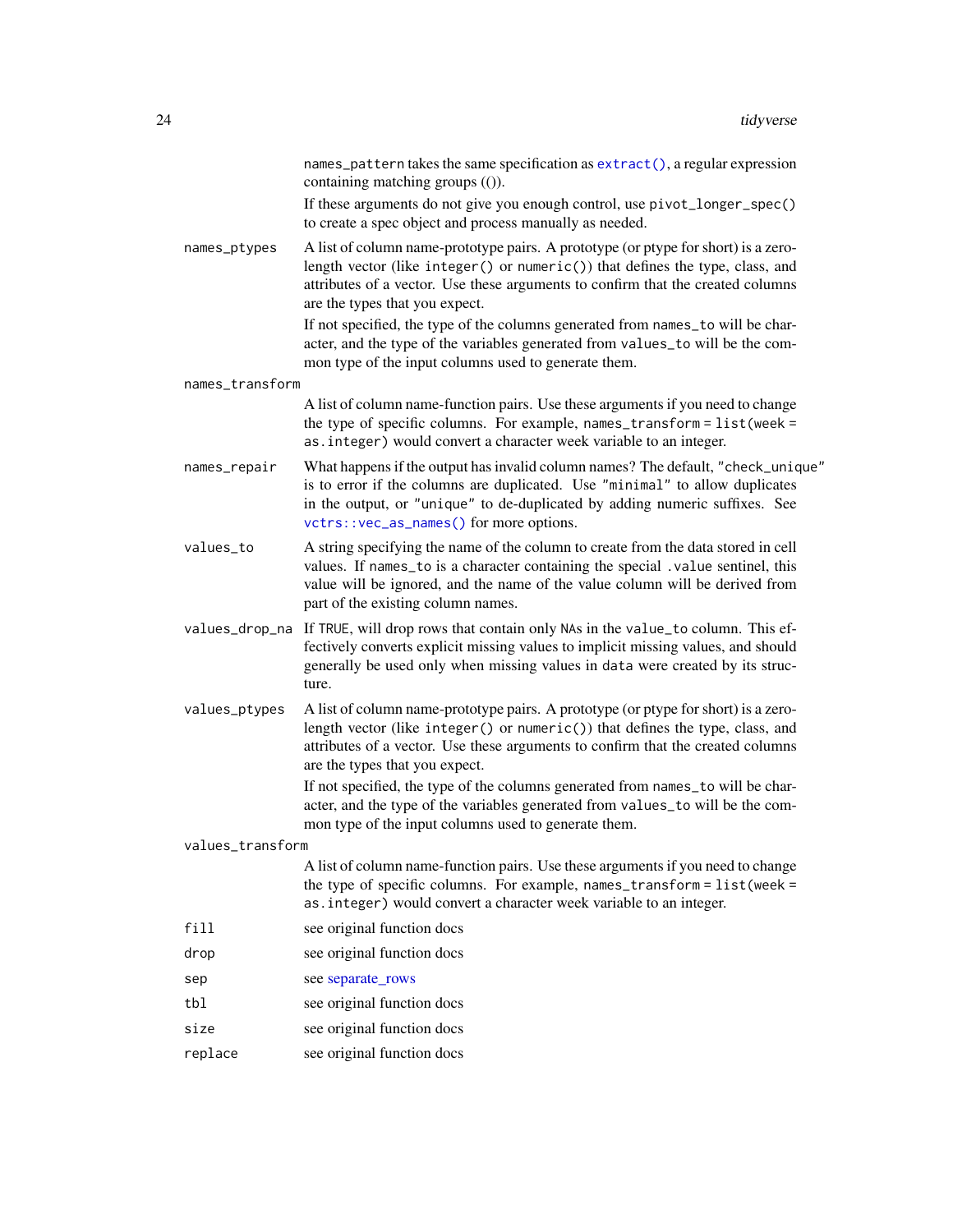<span id="page-24-0"></span>

| weight    | see original function docs |
|-----------|----------------------------|
| .env      | see original function docs |
| .preserve | see unnest                 |
| col       | see separate               |
| into      | see separate               |
| remove    | see separate               |
| extra     | see separate               |

### Value

- For \_join methods: An object of class sftime representing the joining result of x and y. See [mutate-joins](#page-0-0).
- For filter: See [filter](#page-0-0).
- For arrange: See [arrange](#page-0-0).
- For group\_by and ungroup: A grouped sftime object. See [arrange](#page-0-0).
- For rowwise: An sftime object. See [rowwise](#page-0-0).
- For mutate and transmute: See [mutate](#page-0-0).
- For select: See [select](#page-0-0). If the active time column is not explicitly selected, a sf object is returned.
- For rename: See [rename](#page-0-0).
- For slice: See [slice](#page-0-0).
- For summarize and summarise: See [summarise](#page-0-0).
- For distinct: See [distinct](#page-0-0).
- For gather: See [gather](#page-0-0).

```
g1 \leftarrow st\_sfc(st\_point(1:2), st\_point(c(5, 8)), st\_point(c(2, 9)))x1 \leq -st\_stime(a = 1:3, geometry = g1, time = Sys.time())g2 \leftarrow st_sfc(st_point(c(4, 6)), st_point(c(4, 6)), st_point(c(4, 6)))x2 \leq -st\_stime(a = 2:4, geometry = g2, time = Sys.time())library(dplyr)
## inner_join
inner\_join(x1, as.data-frame(x2), by = "a") # note: the active time column is# time.x and the active geometry column geometry.x
inner\_join(x2, as.data-frame(x1), by = "a")## left_join
left\_join(x1, as.data-frame(x2), by = "a")left\_join(x2, as.data-frame(x1), by = "a")
```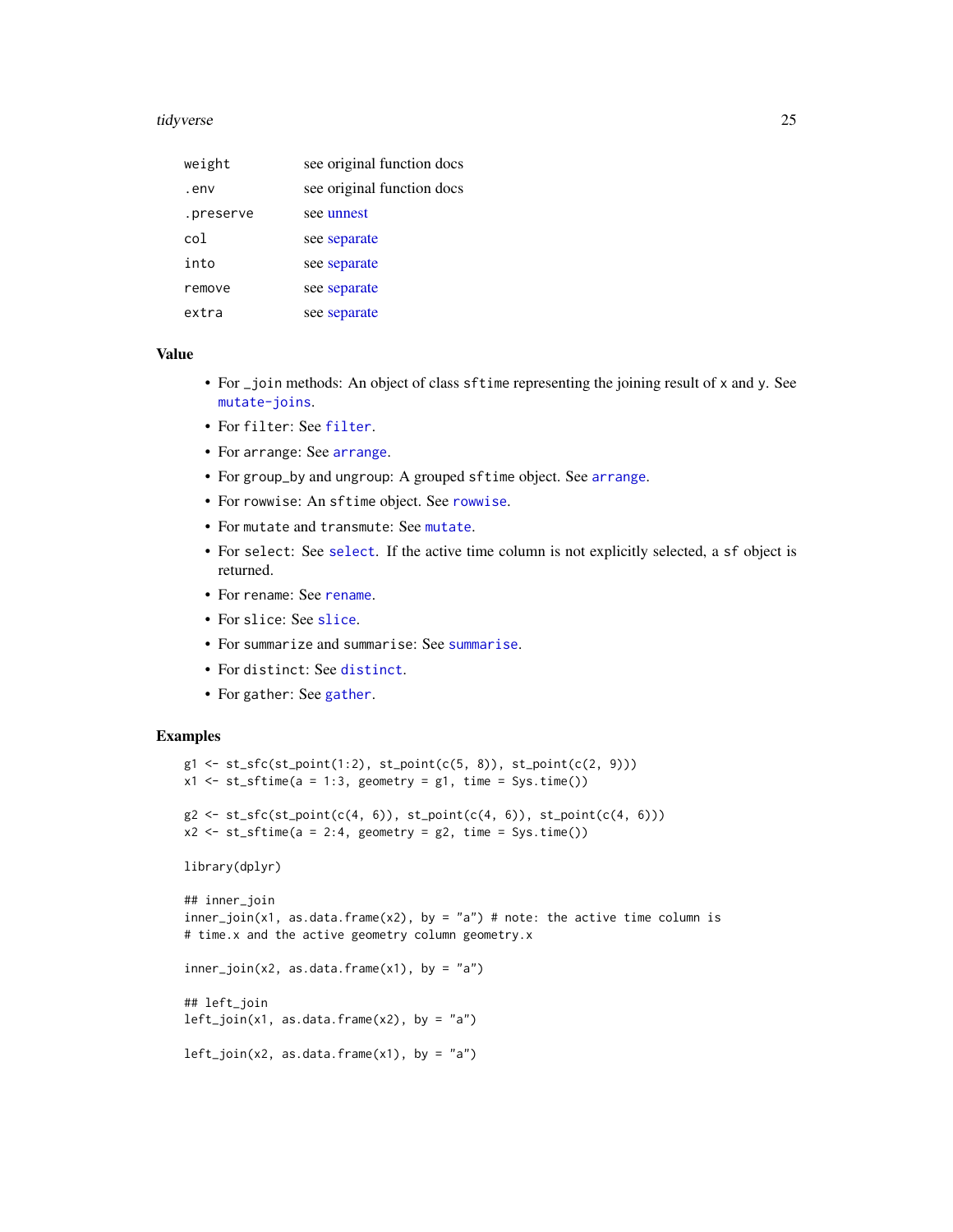```
## right_join
right\_join(x1, as.data-frame(x2), by = "a")right\_join(x2, as.data-frame(x1), by = "a")## full_join
full\_join(x1, as.data-frame(x2), by = "a")full_join(x2, as.data.frame(x1), by = "a")
## semi_join
semi_join(x1, as.data.frame(x2), by = "a")
semi_join(x2, as.data.frame(x1), by = "a")
## anti_join
anti\_join(x1, as.data-frame(x2), by = "a")anti\_join(x2, as.data-frame(x1), by = "a")## filter
filter(x1, a \leq 2)
## arrange
arrange(x1, dplyr::desc(a))
## group_by
group_by(x1, time)
## ungroup
ungroup(group_by(x1, time))
## rowwise
x1 %>%
 mutate(a1 = 5:7) %rowwise() %>%
 mutate(a2 = mean(a, a1))## mutate
x1 %>%
 mutate(a1 = 5:7)## transmute
x1 %>%
  transmute(a1 = 5:7)## select
x1 %>%
  select(-time) %>%
  select(geometry)
## rename
```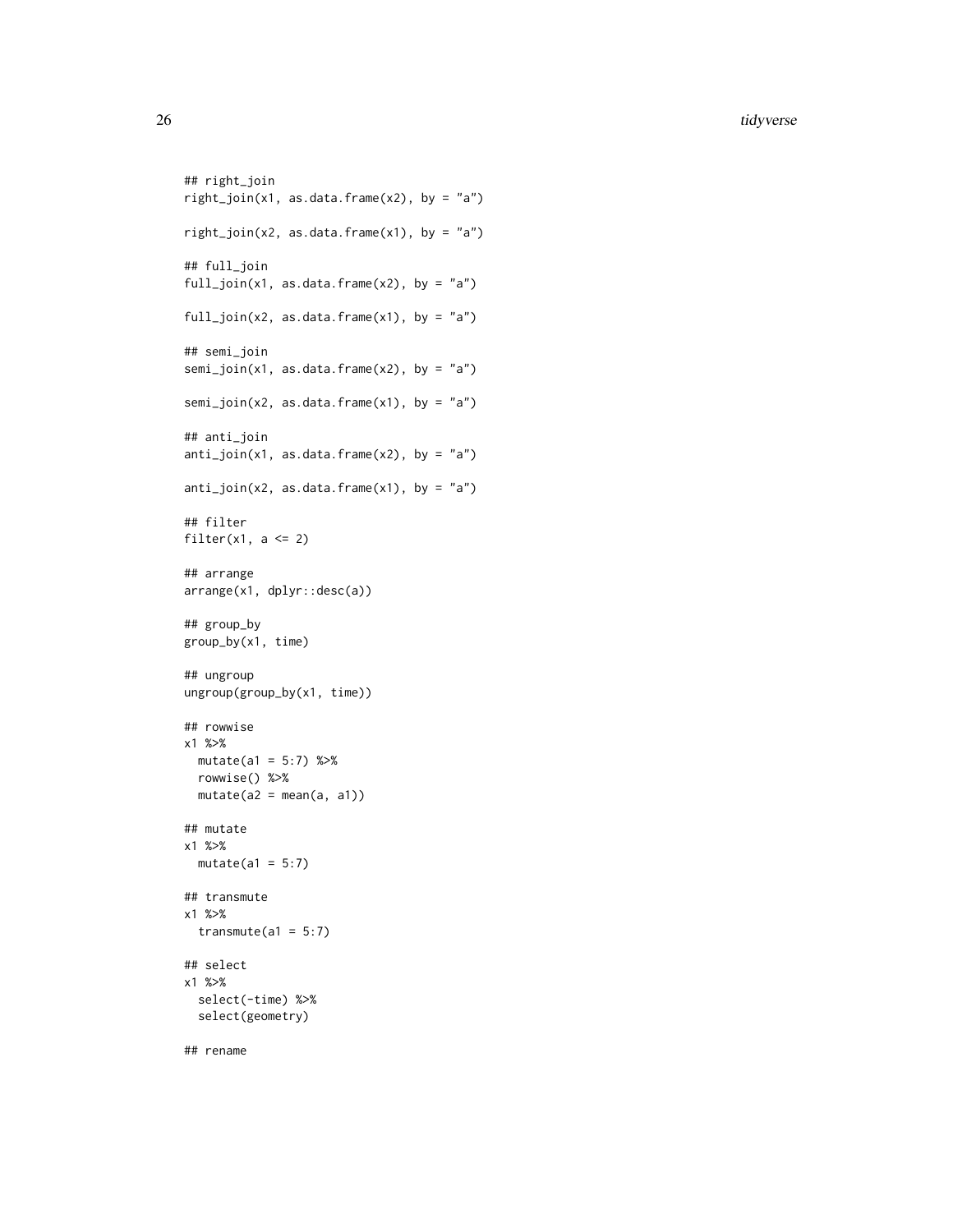```
x1 %>%
 rename(a1 = a)## slice
x1 %>%
 slice(1:2)
## summarise
x1 %>%
  summarise(time = mean(time))
x1 %>%
  summarize(time = mean(time))
## distinct
x1 %>%
  distinct(geometry)
## gather
library(tidyr)
x1 %>%
  mutate(a1 = 5:7) %>%
  gather(key = "variable", value = "value", a, a1)
## pivot_longer
x1 %>%
  mutate(a1 = 5:7) %>%
  pivot_longer(cols = c("a", "a1"), names_to = "variable", values_to = "value")
## spread
x1 %>%
 mutate(a1 = 5:7) %>%
  gather(key = "variable", value = "value", a, a1) %>%
  spread(key = "variable", value = "value")
## sample_n
set.seed(234)
x1 %>%
  sample_n(size = 10, replace = TRUE)
## sample_frac
x1 %>%
  sample_frac(size = 10, replace = TRUE) %>%
  sample_frac(size = 0.1, replace = FALSE)
## nest
x1 %>%
 nest(a1 = -time)## unnest
x1 %>%
  mutate(a1 = list(1, c(1, 2), 5)) %>%
  unnest(a1)
```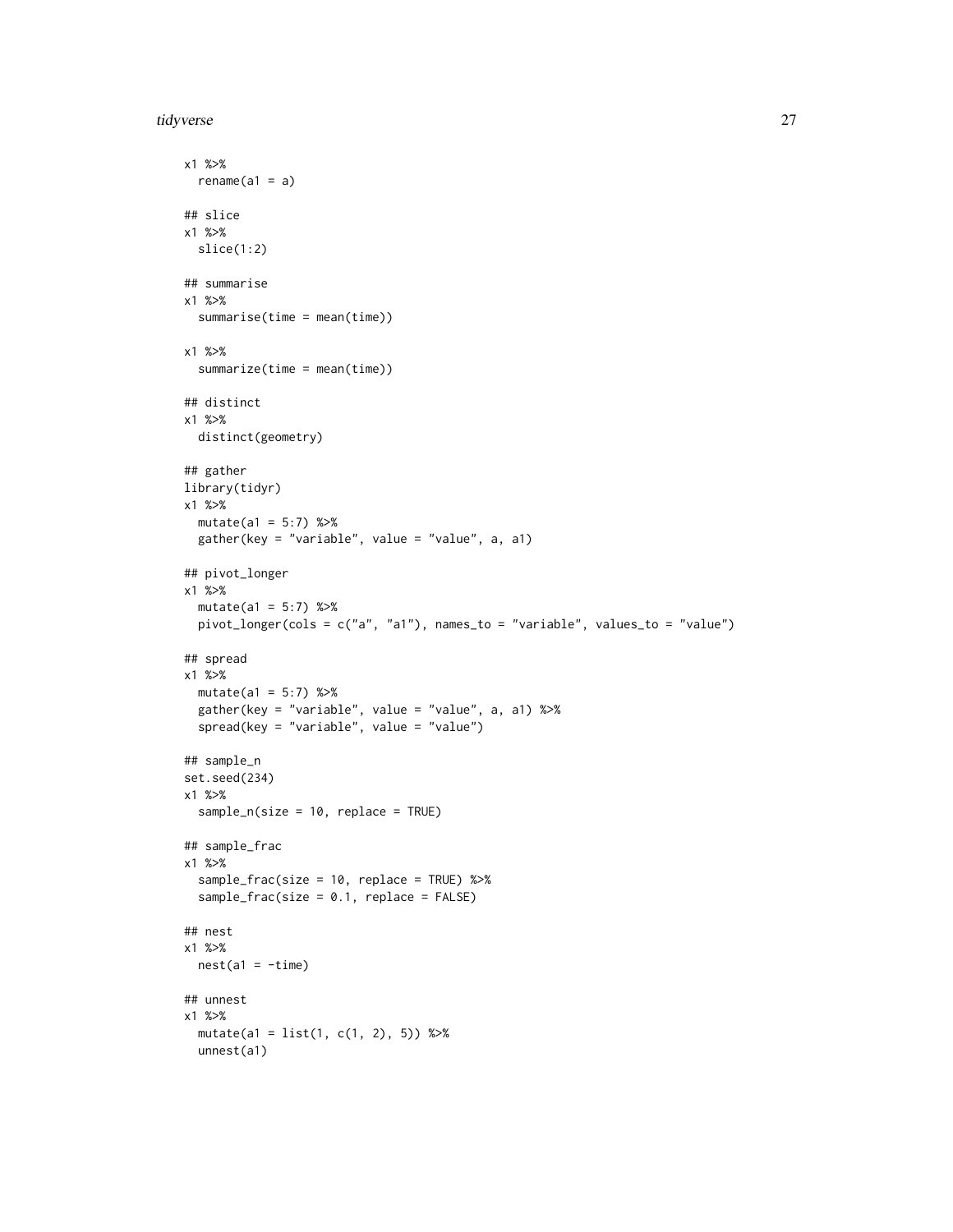```
## separate
x1 %>%
 mutate(x = c(NA, 'a.b'', 'a.d")) %>%
  separate(x, c("A", "B"))
## unite
x1 %>%
  mutate(x = c(NA, "a.b", "a.d")) %>%
  separate(x, c("A", "B")) %>%
  unite(x, c("A", "B"))
## separate_rows
x1 %>%
  mutate(z = c("1", "2,3,4", "5,6")) %>%
  separate_rows(z, convert = TRUE)
```
transform.sftime *Transform method for* sftime *objects*

#### Description

Can be used to create or modify attribute variables; for transforming geometries see [st\\_transform](#page-0-0), and all other functions starting with st\_.

#### Usage

## S3 method for class 'sftime' transform(`\_data`, ...)

#### Arguments

| _data    | An object of class sftime.                            |
|----------|-------------------------------------------------------|
| $\cdots$ | Further arguments of the form new_variable=expression |

#### Value

\_data (an sftime object) with modified attribute values (columns).

```
# create an sftime object
g \leftarrow st\_sfc(st\_point(c(1, 2)), st\_point(c(1, 3)), st\_point(c(2, 3)),st_point(c(2, 1)), st_point(c(3, 1)))
x < -data.frame(a = 1:5, g, time = Sys.time() + 1:5, stringsAsFactors = FALSE)
x_sftime <- st_as_sftime(x)
x_sftime
```
<span id="page-27-0"></span>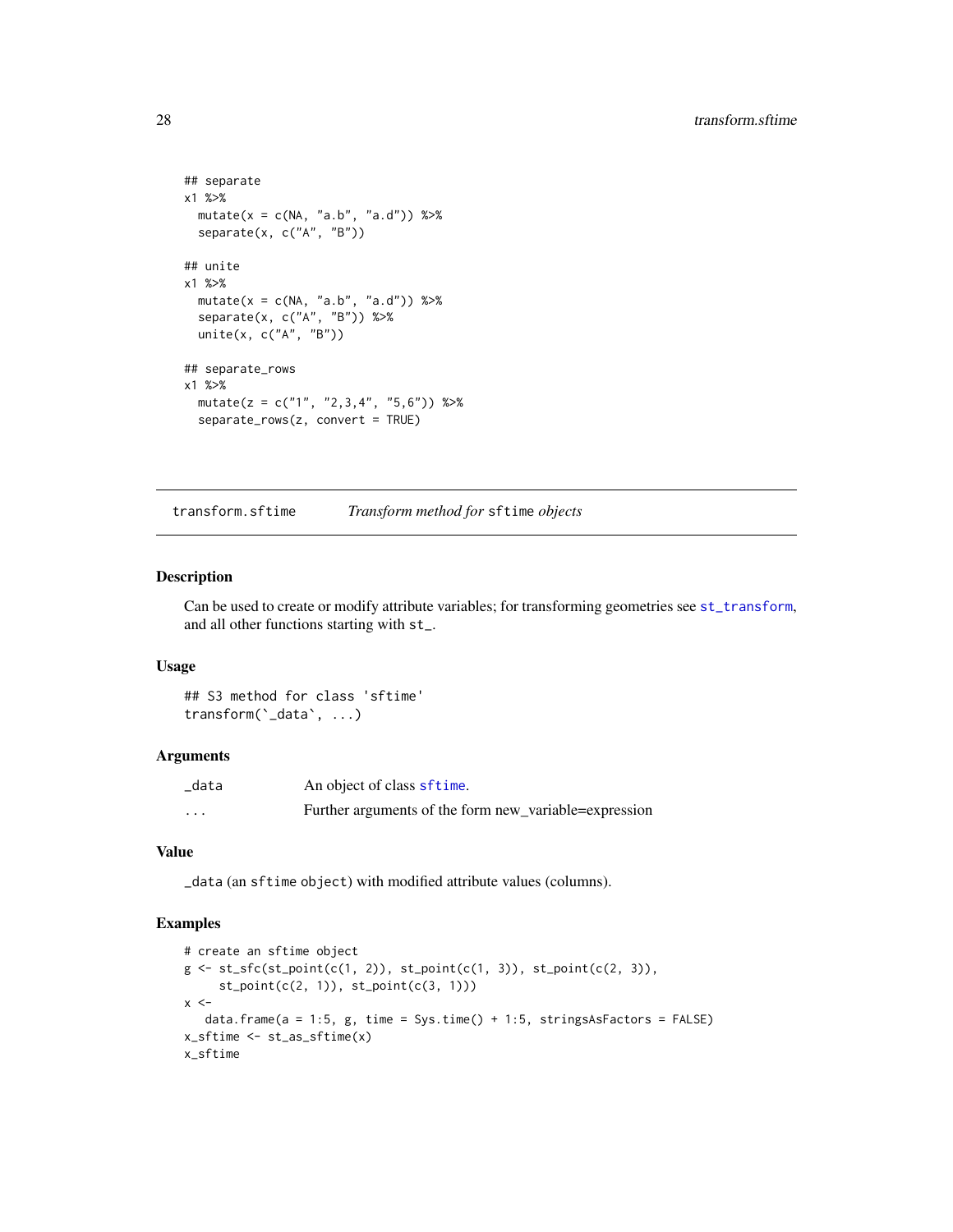# transform.sftime 29

# modify values in column a transform(x\_sftime, a = rev(a))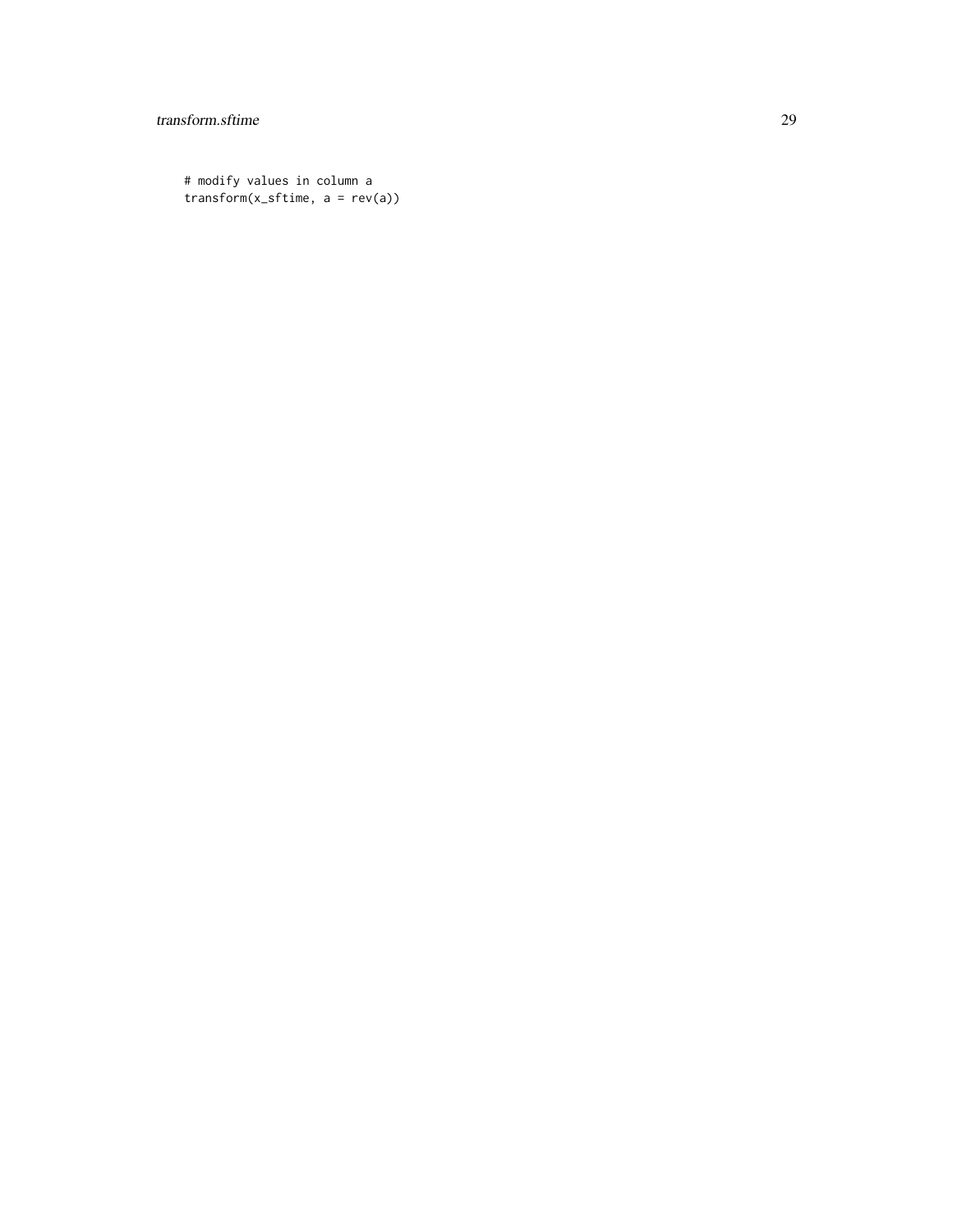# <span id="page-29-0"></span>Index

[.data.frame, *[16](#page-15-0)* [.sftime *(*st\_sftime*)*, [15](#page-14-0) [[<-.sftime *(*st\_sftime*)*, [15](#page-14-0) \$<-.sftime *(*st\_sftime*)*, [15](#page-14-0) anti\_join.sftime *(*tidyverse*)*, [20](#page-19-0) arrange, *[25](#page-24-0)* arrange.sftime *(*tidyverse*)*, [20](#page-19-0) as.data.frame, *[20](#page-19-0)* bind, [2](#page-1-0) bind\_cols, *[2](#page-1-0)* cbind, *[2](#page-1-0)* cbind.sftime *(*bind*)*, [2](#page-1-0) data.frame, *[2](#page-1-0)* Date, *[16](#page-15-0)* distinct, *[25](#page-24-0)* distinct.sftime *(*tidyverse*)*, [20](#page-19-0) dotsMethods, *[2](#page-1-0)* extract(), *[23,](#page-22-0) [24](#page-23-0)* filter, *[25](#page-24-0)* filter.sftime *(*tidyverse*)*, [20](#page-19-0) full\_join.sftime *(*tidyverse*)*, [20](#page-19-0) gather, *[25](#page-24-0)* gather.sftime *(*tidyverse*)*, [20](#page-19-0) geos\_binary\_ops, [3,](#page-2-0) *[4](#page-3-0)* geos\_combine, *[5](#page-4-0)*, [5](#page-4-0) group\_by.sftime *(*tidyverse*)*, [20](#page-19-0) inner\_join.sftime *(*tidyverse*)*, [20](#page-19-0) is\_sortable, *[18,](#page-17-0) [19](#page-18-0)* left\_join, *[13](#page-12-0)* left\_join.sftime *(*tidyverse*)*, [20](#page-19-0)

merge, *[13](#page-12-0)*

mutate, *[25](#page-24-0)* mutate.sftime *(*tidyverse*)*, [20](#page-19-0) nest.sftime *(*tidyverse*)*, [20](#page-19-0) pivot\_longer.sftime *(*tidyverse*)*, [20](#page-19-0) plot *(*plot.sftime*)*, [6](#page-5-0) plot.sf, *[6](#page-5-0)* plot.sftime, [6](#page-5-0) POSIXct, *[16](#page-15-0)* print.sftime, [7](#page-6-0) rbind, *[2](#page-1-0)* rbind.sftime *(*bind*)*, [2](#page-1-0) rename, *[25](#page-24-0)* rename.sftime *(*tidyverse*)*, [20](#page-19-0) right\_join.sftime *(*tidyverse*)*, [20](#page-19-0) rowwise, *[25](#page-24-0)* rowwise.sftime *(*tidyverse*)*, [20](#page-19-0) sample\_frac.sftime *(*tidyverse*)*, [20](#page-19-0) sample\_n.sftime *(*tidyverse*)*, [20](#page-19-0) select, *[25](#page-24-0)* select.sftime *(*tidyverse*)*, [20](#page-19-0) semi\_join.sftime *(*tidyverse*)*, [20](#page-19-0) separate, *[25](#page-24-0)* separate(), *[23](#page-22-0)* separate.sftime *(*tidyverse*)*, [20](#page-19-0) separate\_rows, *[23,](#page-22-0) [24](#page-23-0)* separate\_rows.sftime *(*tidyverse*)*, [20](#page-19-0) sftime, *[6](#page-5-0)*, *[9](#page-8-0)*, *[19](#page-18-0)*, *[28](#page-27-0)* slice, *[25](#page-24-0)* slice.sftime *(*tidyverse*)*, [20](#page-19-0) spread.sftime *(*tidyverse*)*, [20](#page-19-0) st\_as\_binary, *[15](#page-14-0)* st\_as\_sf, *[9](#page-8-0)* st\_as\_sftime, [8](#page-7-0) st\_bbox, *[11](#page-10-0)* st\_cast, [10](#page-9-0) st\_combine, *[23](#page-22-0)*